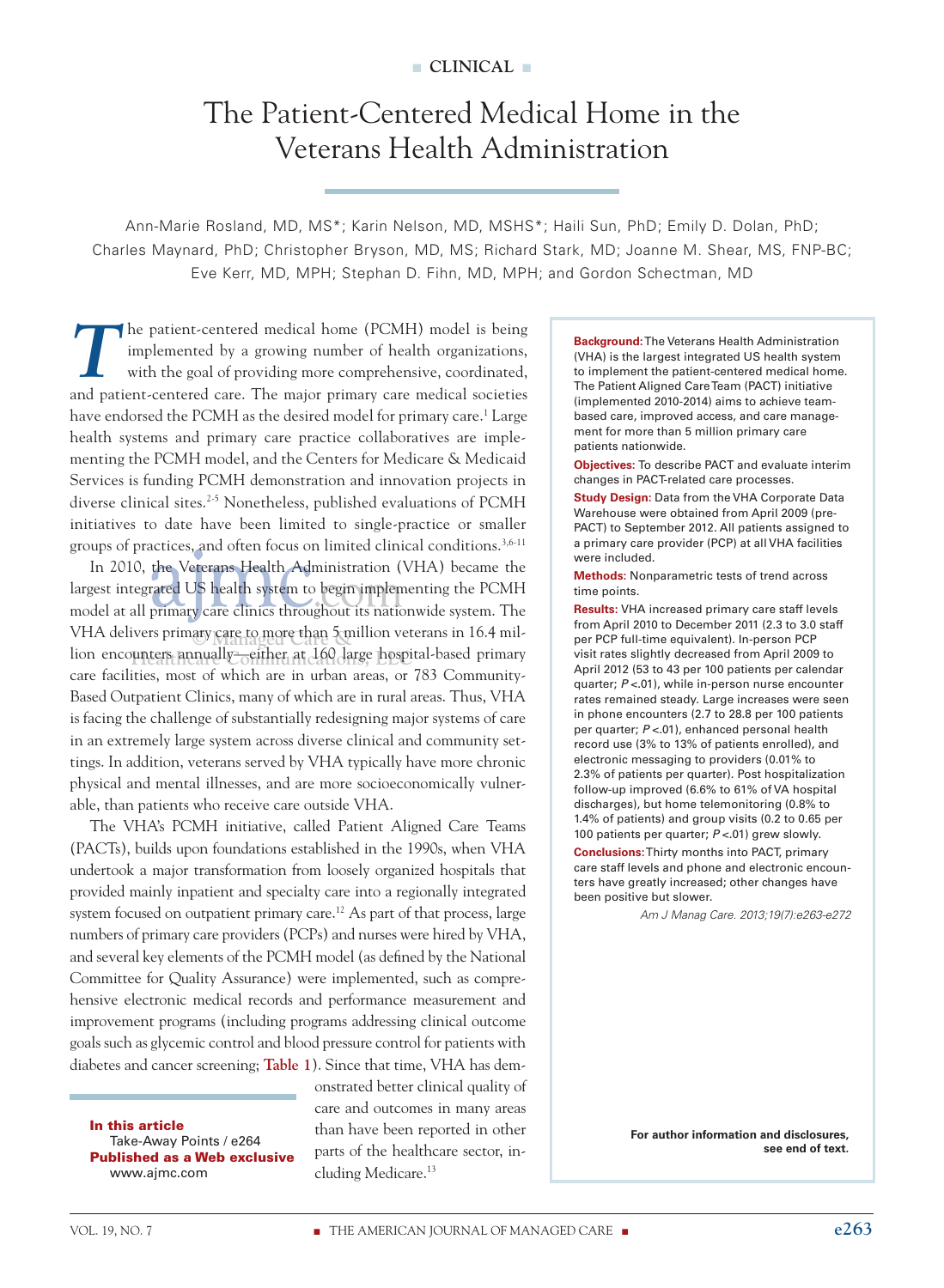#### **Take-Away Points**

The Veterans' Health Administration (VHA) is the largest integrated health system to implement the patient-centered medical home (PCMH) to date. This initiative (implemented 2010-2014) aims to achieve team-based care, improved access, and care management for more than 5 million primary care patients nationwide. Interim changes in care processes include:

- $\blacksquare$  Decreased rate of in-person primary care provider visits and increase in telephone and Internet care.
- $\blacksquare$  No significant increase in shared medical appointments.
- Slight improvement in appointment access and continuity, which started at high levels.
- $\blacksquare$  Improved but still suboptimal post hospitalization follow-up.

However, in the 2000s the level of primary care staffing and resources remained steady, despite steady increases in numbers of primary care patients.14-16 In addition, VHA identified room for improvement in care continuity and coordination (eg, by decreasing the amount that VHA patients relied on providers not part of the Department of Veterans Affairs [VA] for acute care) and in patient-centeredness of care (eg, by providing care through telephone or electronic access when patients prefer it).17 Thus, the PACT initiative aims to enhance comprehensive and coordinated care, improve patient experience, and further improve health outcomes by increasing and reorganizing primary care staffing, and introducing several PCMH components that were not already in place.

The PACT initiative began in April 2010, and full implementation is anticipated to continue through 2014. Patient Aligned Care Teams also include a concurrent plan (and budget) for nationwide evaluation, including quantitative and qualitative data collection and analysis. In this study, we describe the design of PACT and the extent of structural changes made by facilities in response to the PACT plan to date. Then, we present an interim nationwide evaluation of observed changes in patient care processes related to PACT goals.

## PACT DESIGN AND STRUCTURAL CHANGES TO DATE

#### **Continuity Through Team-Based Care**

To enhance continuity, staff are organized into teamlets that provide care to an assigned panel of about 1200 patients.18 A teamlet consists of 1 PCP, 1 registered nurse (RN) care manager, 1 licensed practical nurse (LPN) or medical assistant, and 1 administrative clerk. Teamlets are designed to optimize work flow by enabling each member to function at the top of their expertise. For example, PACT RNs are expected to manage care of patients with multiple chronic conditions through in-person and telephone encounters, and medical assistants are expected to provide preventive health screening. To facilitate communication and planning, teamlets are expected to hold regular huddles.<sup>19</sup> The PACT clinical pharmacists assigned to a set of teamlets also manage patients with poorly controlled chronic illnesses through independent patient encounters.

To establish the teamlet model, the VHA mandated that facilities provide 3.0 full-time equivalents (FTEs) of primary care support staff per full-time PCP by the end of 2011, with dedicated funding to fa-

cilities for this. From April 2010 to December 2011, primary care support staff increased from 10,501 FTEs to 13,742 FTEs (**Table 2**), corresponding to an increase from 2.3 FTEs to 3.0 FTEs support staff per PCP FTE nationwide. In addition, 76% of facilities reported holding daily teamlet huddles in July 2011 (up from 21% pre-PACT, Table 2).

#### **Patient Access to Care**

Patient Aligned Care Teams aim to improve patient access through 3 methods. First, facilities are instructed to enact advanced access scheduling,<sup>20</sup> including increased availability of same-day appointment slots. Second, facilities are asked to conduct more appointments via phone and by shared medical appointments. In response to this directive, 40% of facilities set aside hours during the clinical workday dedicated to scheduled phone visits by July 2011 (up from 14% pre-PACT; Table 2). It should also be noted that efforts were made to more accurately code and capture clinical encounters that occurred over the phone. Third, PACT aims to increase patient access to personal health data and providers via the Internet. This goal is accomplished through (1) an enhanced Internet-based personal health record (www .MyHealth*e*Vet.gov), which allows patients to manage prescriptions and view test results and appointments; and (2) a secure messaging website, which allows patients to send electronic messages to their teamlet. To use either service, VA patients must complete an in-person registration and identity check. The PACT initiative directed each parent facility to add a personal health record/secure messaging coordinator, who encourages and facilitates patient and staff use of these technologies (Table 2).

#### **Care Management and Coordination**

The VHA hired 1271 primary care RN care managers between January 2010 and December 2011 (Table 2). The role of the RN care manager is envisioned to include chronic illness management, panel management of high-risk patients, and facilitation of patient care transitions. Among these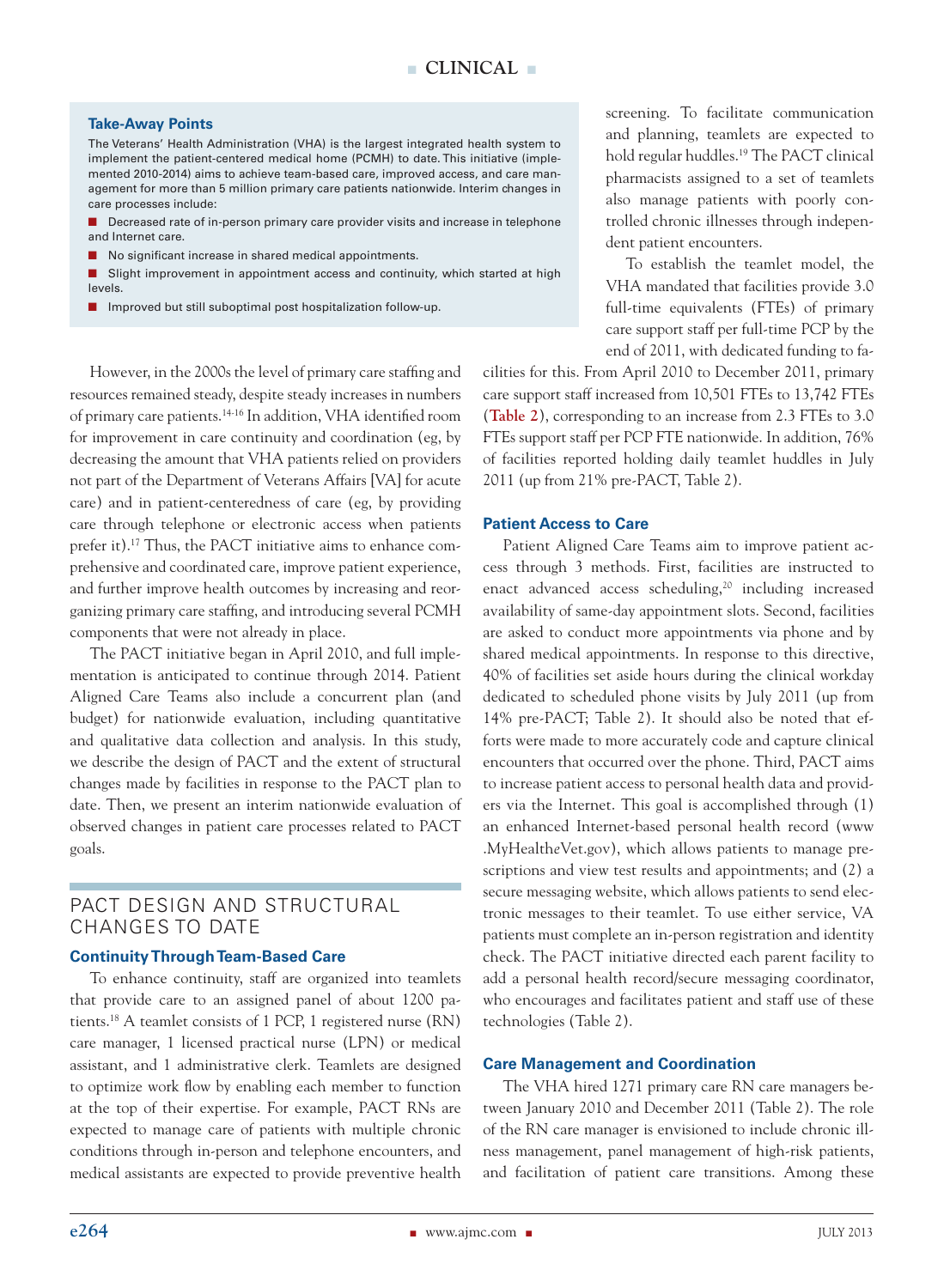| <b>NCQA PCMH Element<sup>a</sup></b>   | <b>In Place Before PACT</b>                                                                                                                                                                                                                                   | <b>In PACT Design</b>                                                                                                                                                                                                                                                                                                                                    |
|----------------------------------------|---------------------------------------------------------------------------------------------------------------------------------------------------------------------------------------------------------------------------------------------------------------|----------------------------------------------------------------------------------------------------------------------------------------------------------------------------------------------------------------------------------------------------------------------------------------------------------------------------------------------------------|
| <b>Continuous team-based care</b>      | • Patient assigned to personal PCP                                                                                                                                                                                                                            | • Patient assigned to teamlet of PCP<br>plus linked primary care staff, who<br>provide care with complementary and<br>expanded roles<br>• Regular teamlet huddles                                                                                                                                                                                        |
| <b>Access</b>                          | • Electronic access to basic personal health<br>information in PHR                                                                                                                                                                                            | • Enhanced PHR, allowing access to<br>personal prescriptions, appointments,<br>and lab results<br>· Ability to contact provider/staff via secure<br>electronic message<br>. Timely clinical advice by phone and in-<br>creased scheduled encounters conducted<br>by phone<br>• Same-day appointments and advanced<br>access scheduling<br>· Group visits |
| <b>Care management</b>                 | • Nurse care managers assist providers in managing<br>high-risk and chronically ill patients<br>· Review and reconcile medications systematically<br>• Electronic prescribing with patient-specific inter-<br>action and allergy checks                       | • Increased nurse care management<br>capacity through increased staffing and<br>expanded nurse care roles (including<br>face-to-face visits with chronically ill<br>patients and proactive panel management<br>for high-risk patients)                                                                                                                   |
| <b>Care coordination</b>               | • EHR tracks lab/imaging results, flags abnormal<br>results<br>• EHR tracks specialist referrals and allows informa-<br>tion exchange with specialists                                                                                                        | · Enhanced coordination of transitions<br>between inpatient care, specialty care,<br>and non-VA care to VA primary care                                                                                                                                                                                                                                  |
| <b>Population health</b><br>management | • Comprehensive EHR with electronic prescribing,<br>decision support<br>• Comprehensive health assessment and screening<br>protocols<br>· Point-of-care EHR reminders for preventive and<br>chronic care services                                             |                                                                                                                                                                                                                                                                                                                                                          |
| <b>Measure/improve</b><br>performance  | • Regular survey assessment of patient experiences<br>• Comprehensive performance evaluation and quality<br>improvement program                                                                                                                               | • Replace patient survey tool with<br>CAHPS-PCMH <sup>b</sup>                                                                                                                                                                                                                                                                                            |
| Self-care support                      | • Self-management classes for chronic conditions<br>· Healthy behavior change classes (eg, weight loss<br>and tobacco cessation classes)<br>· Primary Care-Mental Health Integration Program<br>for primary care-based therapy of mental health<br>conditions | • Health promotion/disease prevention<br>leaders at each parent facility<br>• Health behavior coordinators at each<br>parent facility<br>• Staff training in patient-centered<br>communication and motivational<br>interviewing                                                                                                                          |

## **Table 1.** Patient Centered Medical Home Elements in VHA Before PACT and in PACT Design

CAHPS indicates Consumer Assessment of Healthcare Providers and Systems; EHR, electronic health record; NCQA, National Committee for Quality Assurance; PACT, Patient Aligned Care Team; PCMH, patient-centered medical home; PCP, primary care provider; PHR, personal health record; VA, Department of Veterans Affairs; VHA, Veterans Health Administration. **<sup>a</sup>**Based on National Committee for Quality Assurance PCMH 2011 standards.

**b**PCMH version of the Consumer Assessment of Healthcare Providers and Systems survey.

responsibilities, post hospitalization follow-up was chosen as an early focus. Some RN care managers are assigned to telehealth monitoring of patients with chronic conditions. Telehealth consoles transmit patients' health data (eg, blood glucose, blood pressure) from the patient's home over a phone or Internet connection to the VA. Telehealth nurses at the patient's home facility manage clinically relevant changes over the phone.

Also included in PACT is funding for a full-time health promotion/disease prevention specialist at each facility to oversee screening and counseling programs related to healthy behaviors, such as healthy eating and tobacco cessation. Health Behavior Coordinators (typically clinical psychologists or social workers) at each facility support this program by training clinical staff in evidence-based behavior change counseling techniques. Almost all facilities now have hired these 2 staff members (Table 2).<sup>21</sup>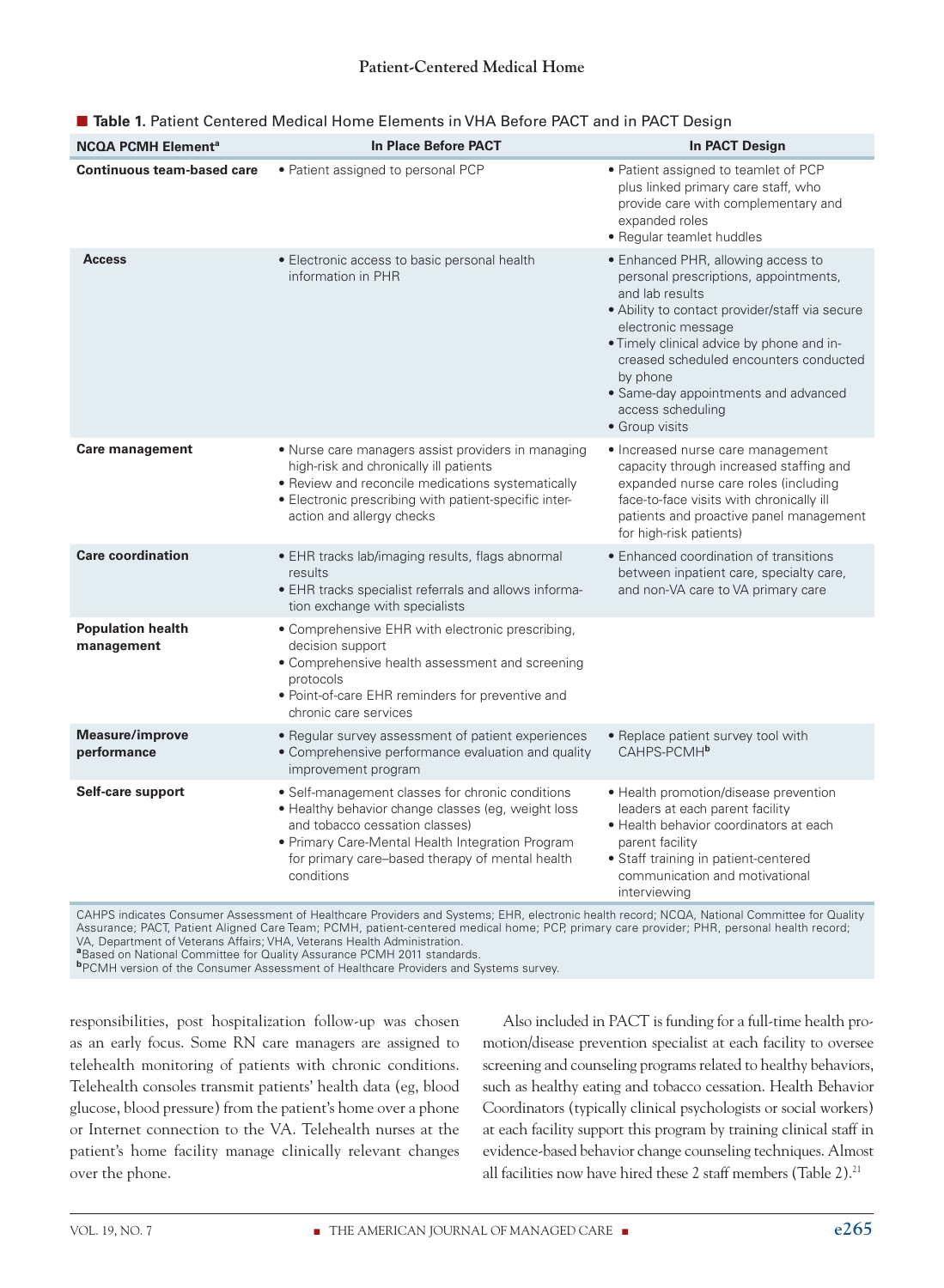#### n **Table 2.** PACT-Designed Structural Changes in Primary Care Staffing, Scheduling, and Training Capacities**<sup>a</sup>**

| <b>PACT Component</b>                                         | Before PACT <sup>b</sup>       | Interim PACT <sup>c</sup>                                                                      |
|---------------------------------------------------------------|--------------------------------|------------------------------------------------------------------------------------------------|
| Continuity through team-based care                            |                                |                                                                                                |
| Primary care support staff FTE <sup>d</sup>                   | 10,501                         | 13,742                                                                                         |
| Primary care support staff FTE per full-time PCP <sup>e</sup> | 2.3                            | 3.0                                                                                            |
| Daily teamlet huddles                                         | 21% of facilities <sup>e</sup> | 76% of facilities                                                                              |
| <b>Patient access</b>                                         |                                |                                                                                                |
| Personal health record/secure messaging coordinators          | <b>NA</b>                      | Assigned/hired at about 99% of parent facilities                                               |
| Dedicated clinician phone hours                               | 14% of facilities              | 40% of facilities                                                                              |
| Care management and coordination                              |                                |                                                                                                |
| RN care managers <sup>f</sup>                                 | 3333                           | 4604                                                                                           |
| Health promotion/disease prevention program leaders           | <b>NA</b>                      | Assigned/hired at about 98% of parent facilities                                               |
| Health behavior coordinators                                  | <b>NA</b>                      | Assigned/hired at about 98% of parent facilities                                               |
| <b>Patient partnership</b>                                    |                                |                                                                                                |
| Clinical staff training in patient-centered communication     | <b>NA</b>                      | Local facilitators trained; goal<br>for 2012 was 50% of primary care<br>clinical staff trained |
| Patient advisory councils                                     | 18% of facilities              | 36% of facilities                                                                              |

FTE indicates full-time equivalent; NA, not applicable; PACT, Patient Aligned Care Team; PCP, primary care provider; RN, registered nurse. **<sup>a</sup>**PACT implementation started in April 2010 and will continue through 2014. See Appendix B for detailed measure definitions.

**<sup>b</sup>**April 2010 for all except RN care managers in January 2010. **c** December 2011 for all except RN care managers in May 2012.

**<sup>d</sup>**Includes RN care managers, licensed practical nurses/medical assistants, clerical assistants, and clinical pharmacists. These 2 items do not include data from 202 contract community-based outpatient clinics (CBOCs) (26% of 783 total Veterans Health Administration CBOCs).<br><sup>e</sup>Facility data from American College of Physicians Medical Home Builder Practice Biopsy. Before P 2011.

**f** These staff are included in the total for primary care support staff FTE.

Providing accessible and broad care for mental health conditions and coordinating that care with other aspects of primary care are essential to providing comprehensive primary care in the VHA, as approximately 15% of veterans have a mental illness or substance use disorder.<sup>22</sup> The Primary Care-Mental Health Integration program, which began pre-PACT in 2007, provides primary care–based treatment of common mental health conditions (eg, depression) and risky health behaviors (eg, heavy alcohol use) by mental health clinicians partnering with and co-located with primary care staff. The Primary Care-Mental Health Integration program is already quite robust across the VHA, and its critical role in PACT is more fully described elsewhere.<sup>21</sup>

## **Patient Partnership**

The PACT providers and clinical staff are being trained in patient-centered communication.<sup>21</sup> By the end of 2011, facilitators were trained at all VHA facilities, and the 2012 PACT plan was to train 50% of the primary care teamlet staff. In addition, 36% of facilities followed the PACT plan to form patient advisory councils in July 2011, an increase from 18% in October 2009.

## EVALUATION METHODS

#### **Design and Sampling**

We used data from VHA Corporate Data Warehouse databases derived from VHA operational systems. All measures except appointment wait times were calculated from data on the total number of active patients assigned to a PCP in the relevant month or quarter. All primary care patients at all VHA facilities nationally were included, regardless of the status of PACT implementation at the facility. Point measures were assessed on the last day of each month starting in December 2009. For measures compiled on a quarterly basis, data were available starting with the April through June 2009 quarter for some measures and the October through December 2009 quarter for others (**Appendix A**).

We also used data from a national, facility-level survey based on the American College of Physicians (ACP) Medical Home Builder Practice Biopsy (ACP Biopsy). The ACP Biopsy assesses whether a practice has 127 PCMH components in place through yes/no items in 7 categories: patient-centered care and communication (ie, training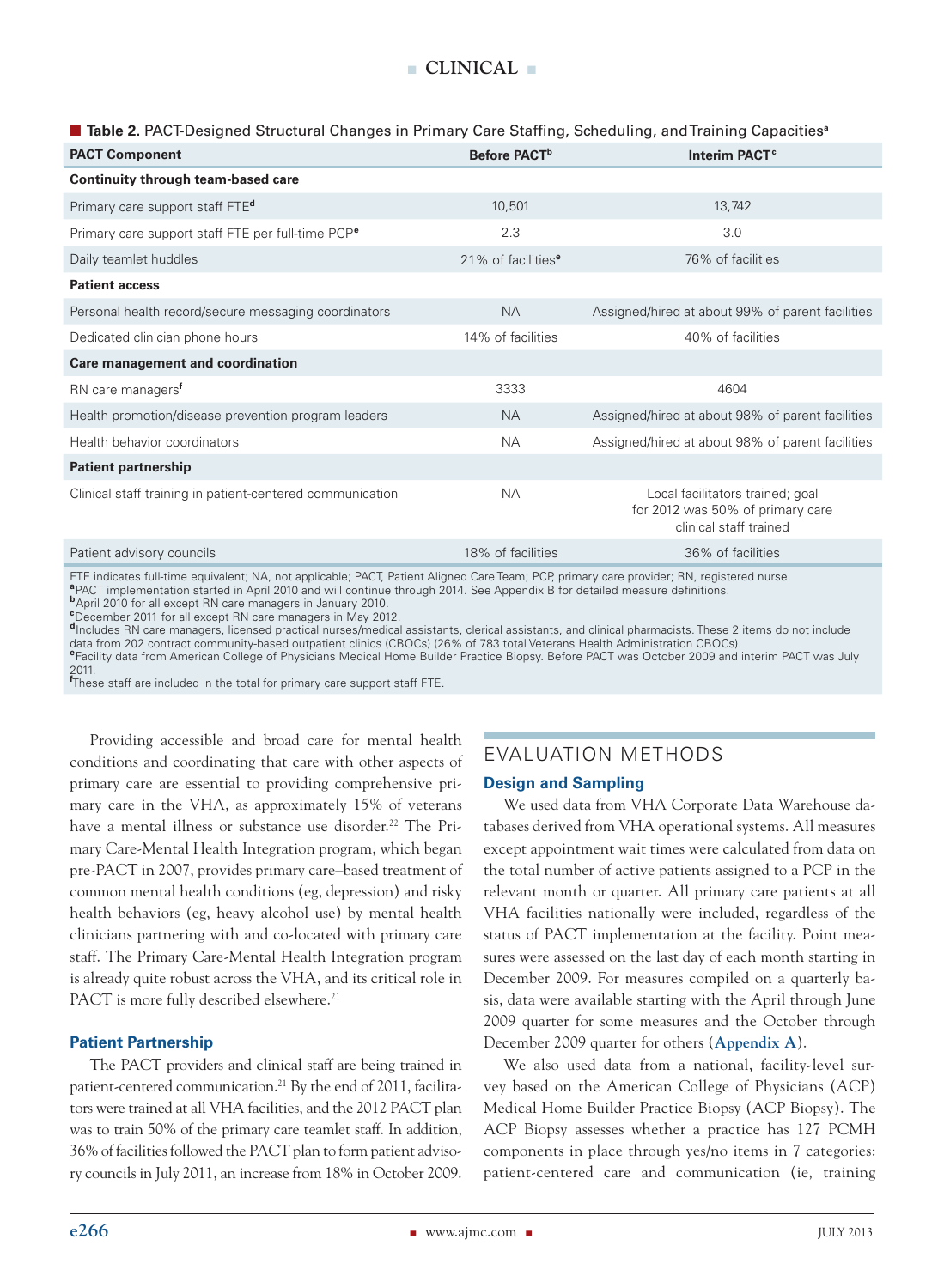in communication techniques and provision of self-management support); access and scheduling (ie, flexible and non–face-to-face scheduling); use of technology (ie, e-prescribing); care coordination and transitions; organization of practice (ie, electronic records and teamwork); population management (ie, patient registries); and quality improvement. The survey was completed by ambulatory care directors at 850 facilities (out of 862 eligible) in October 2009 (pre-PACT) and by 846 facilities in July 2011 (interim PACT).

## **Measurement**

We assessed changes in key patient care processes including in-person and telephone encounter rates across teamlet members, continuity of care with the patient's assigned PCP, appointment access, access to care through shared medical appointments and new technologies, and reach of RN care management. Details on measures are available in **Appendix B**. To assess overall progress toward PCMH implementation, we compared the total percentage of yes responses in each ACP Biopsy category at both time points.

## **Statistical Analysis**

We used nonparametric tests of trend for the ranks of measures across all quarters or months measured. All *P* values were based on 2-sided tests. Full quarterly and monthly data are available in Appendix A. The average age and comorbidity level (Deyo score)23 of the primary care population remained stable throughout the study period, so encounter rates were not adjusted for these attributes.

## RESULTS

## **Interim Changes in Patient Care Processes**

*Continuity Through Team-Based Care.* The overall rate of primary care encounters (in person or by phone) per 100 patients increased from 85 in April through June 2009 (corresponding to a rate of 3.4 encounters per patient per year) to 101 in April through June 2012 (corresponding to 4.0 encounters per patient per year; *P* for trend = .01). However, in-person encounter rates declined slightly over this time period (**Figure 1**). Among clinical staff, PCP visit rates declined slightly (53 to 43 visits per 100 patients per quarter; *P* for trend <.01), as did clinical pharmacist visits (2.6 to 2.4 visits; *P* < .01). Encounters with RNs and LPNs spiked each fall, but did not change significantly overall (*P* for trend RN = .39; *P* for trend LPN = .84). This pattern remained after encounters for flu shots were removed from the data.

As a measure of continuity, 80% of all PCP visits in October through December 2009 were with the patient's assigned PCP (of 2,376,003 total PCP visits), which increased to 83% in April through June 2012 (2,570,618 total PCP visits) (*P* for trend = .01; **Figure 2**).

**Patient Access to Care.** Patient requests for same-day appointments were accommodated 67% of the time in December 2009 and 73% in June 2012 (*P* for trend <.01, Figure 2A). The proportion of patients seen within 7 days of their desired appointment date rose from 85% to 90% during the same time period (*P* for trend <.01).

Phone encounter rates, although a minority of overall encounters, increased more than 10-fold from April through June 2009 to April through June 2012, increasing for each clinical staff group (*P* for trend <0.01 for each, **Figure 1B**). In-person shared medical appointments increased from 0.24 to 0.65 (*P* <.01) per 100 patients per quarter over the same time period (Figure 1A).

The number of patients registered for the enhanced personal health record increased from 152,416 (3% of 4,759,668 primary care patients) in December 2009 to 694,206 (13% of 5,163,531 primary care patients) in June 2012 (*P* for trend <.01; **Figure 2B**). Total secure messages from patients to primary care staff increased from 9852 in 2010 to 289,519 in 2011. Patients using secure messaging (sending at least 1 message to their primary care team) increased from 0.07 per 1000 primary care patients in October through December 2009 to 22.8 per 1000 patients in April through June 2012 (*P* for trend <.01).

*Care Management and Coordination.* The number of patients using telehealth increased from 38,747 (0.8% of patients) in December 2009 to 70,486 (1.4% of patients) in June 2012 (*P* for trend <.01; Figure 2B). Patients evaluated by primary care clinicians within 48 hours of VHA hospital discharge increased from 6% of 46,195 discharges in December 2009 to 61% of 45,068 discharges in December 2011 (*P* for trend  $< 01$ ).

*Overall Progress Toward Implementation of PCMH Components.* Facilities' average overall score on the ACP Biopsy increased from 69% yes in October 2009 to 80% yes in July 2011. Pre-PACT, categories with the highest average scores were organization of practice (72%), population management (75%), and quality improvement (86%) (**Figure 3**). Categories with the lowest initial scores were also those with the greatest improvement by 2011: patient-centered care/communication (56% to 68%) and access/scheduling (66% to 76%).

## DISCUSSION

Over the first 30 months of PCMH implementation, VHA made extensive nationwide structural changes in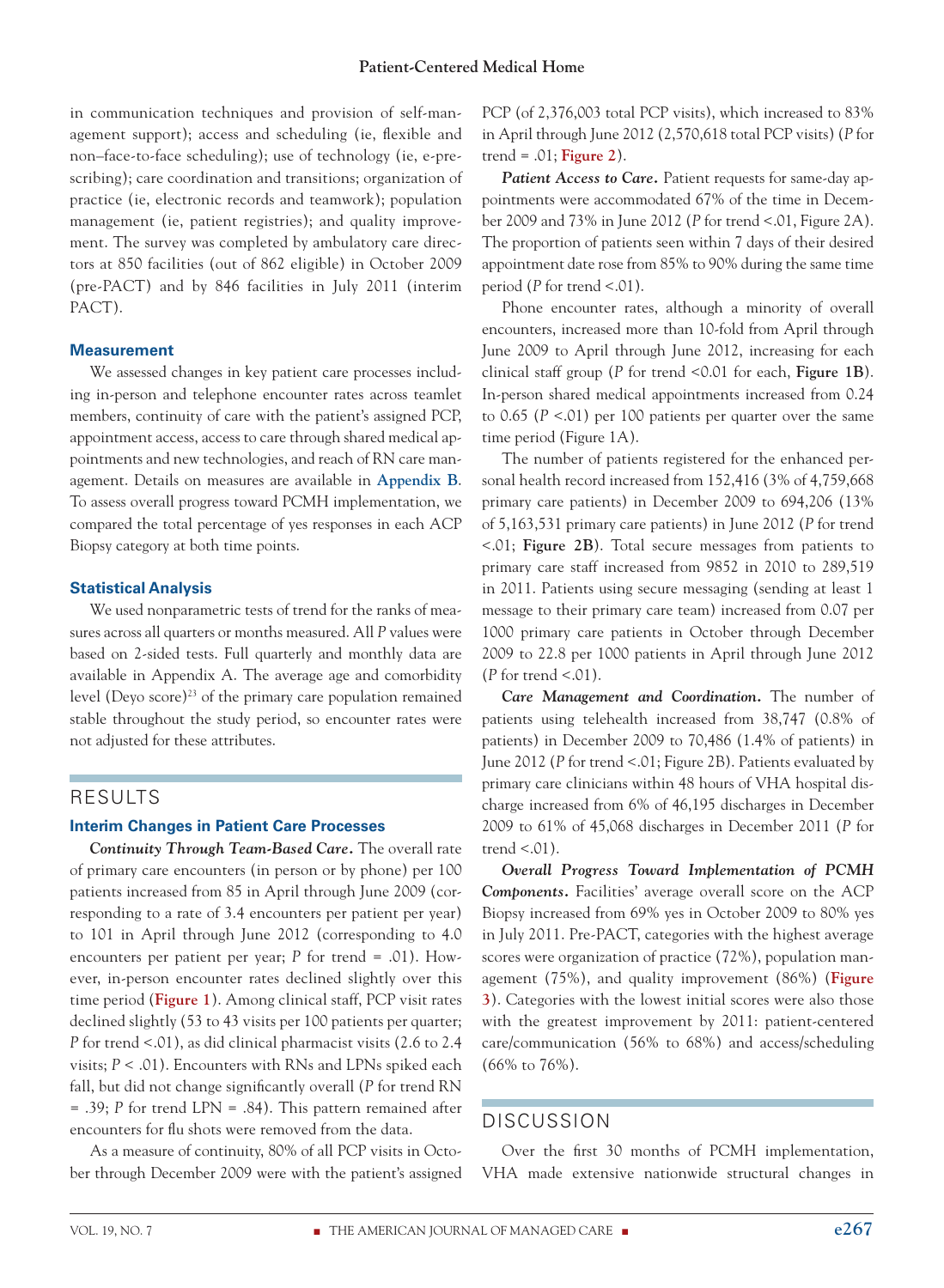## **n clinical** n



■ Figure 1. Trends in (A) In-Person Primary Care Encounters and (B) Phone Primary Care Encounters<sup>a</sup>

LPN indicates licensed practical nurse; RN, registered nurse; PCP, primary care provider.<br><sup>a</sup>See Appendix A for full data and Appendix B for detailed measure definitions. **<sup>b</sup>***P* value for trend <.05.



PC indicates primary care; PCP, primary care provider.

**PC** indicates primary care; PCP, primary care provider.<br><sup>a</sup>See Appendix A for full data and Appendix B for detailed measure definitions.

**<sup>b</sup>***P* value for trend <.05.

primary care staff levels and teamlet formation and capacity for telephone care, electronic access, care management, and healthy behavior promotion. The high scores noted on the ACP Biopsy pre-PACT reflect the investments made by VHA during the previous 15 years in comprehensive electronic health records, population management tools, and quality improvement programs. Larger increases on the ACP Biopsy related to patient-centered care, communication and access, and scheduling during the initial months of PACT correspond to the main components of the PACT initiative.

The VHA's landmark investment in PCMH implementation and evaluation will provide unprecedented opportunities to augment existing data on PCMH outcomes and implementation. Published evaluations of PCMH interventions in adult populations to date are focused on specific chronic diseases<sup>3,6,9</sup> or limited to between 1 and 36 primary care practices within a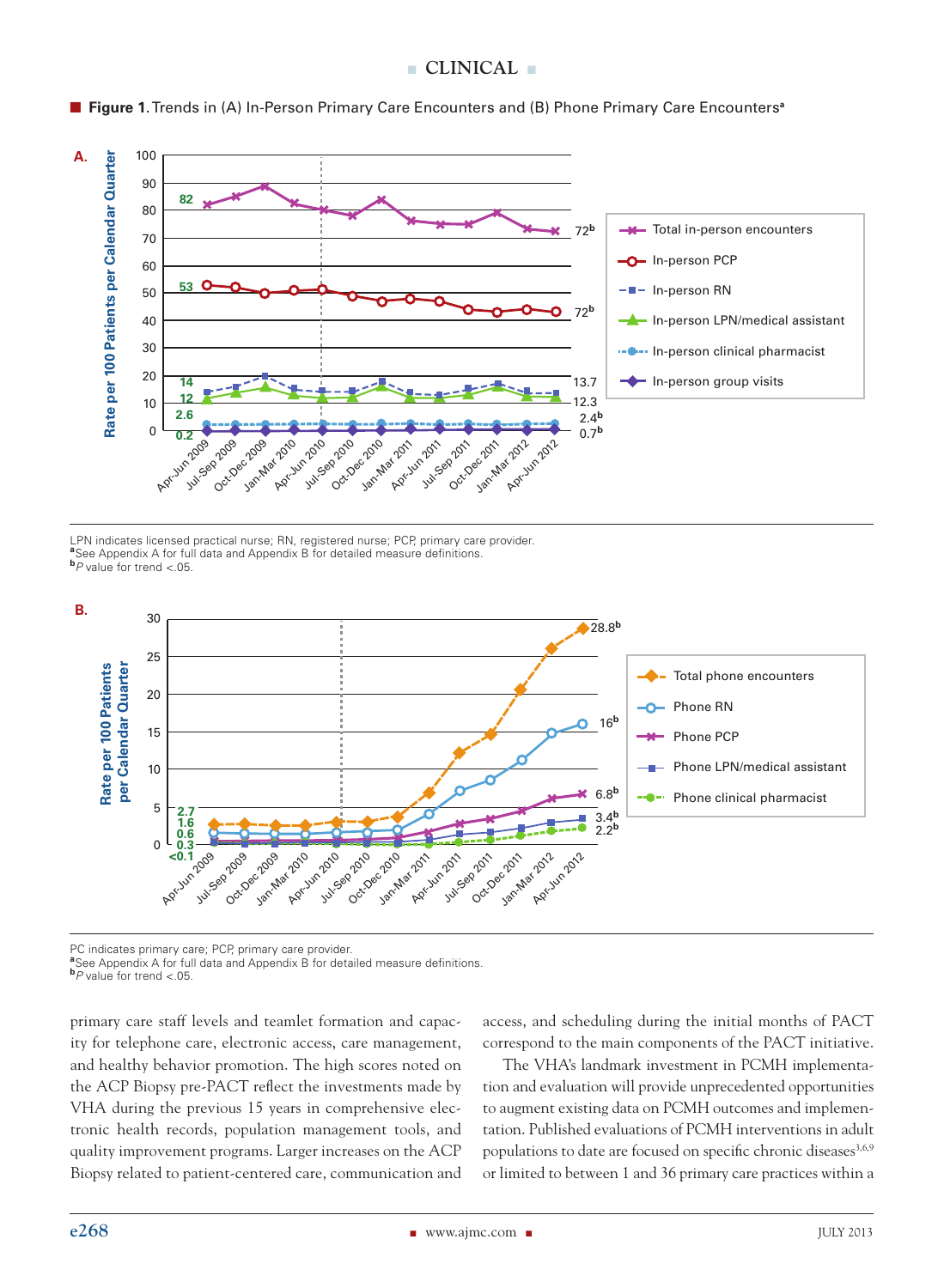

n **Figure 2.** Trends in (A) Appointment Access and Continuity and (B) Care Management and Electronic Access**<sup>a</sup>**

PC indicates primary care; PCP, primary care provider.

**a** See Appendix A for full data and Appendix B for detailed measure definitions.

Percentage of visits with assigned PCP was calculated by calendar quarter ending in the specified month (eg, the October-December 2009 quarter is labeled December 2009). All other statistics were calculated monthly for the stated month.



VHA indicates Veterans Health Administration.

**<sup>a</sup>**See Appendix A for full data and Appendix B for detailed measure definitions.

Percentage of patients who used secure messaging was calculated by calendar quarter ending in the specified month (eg, the October-December 2009 quarter is labeled December 2009). All other statistics were calculated monthly for the stated month.

 $\mathbf{b}$ *P* value for trend <.05.

 $\mathbf{b}$ *P* value for trend <.05.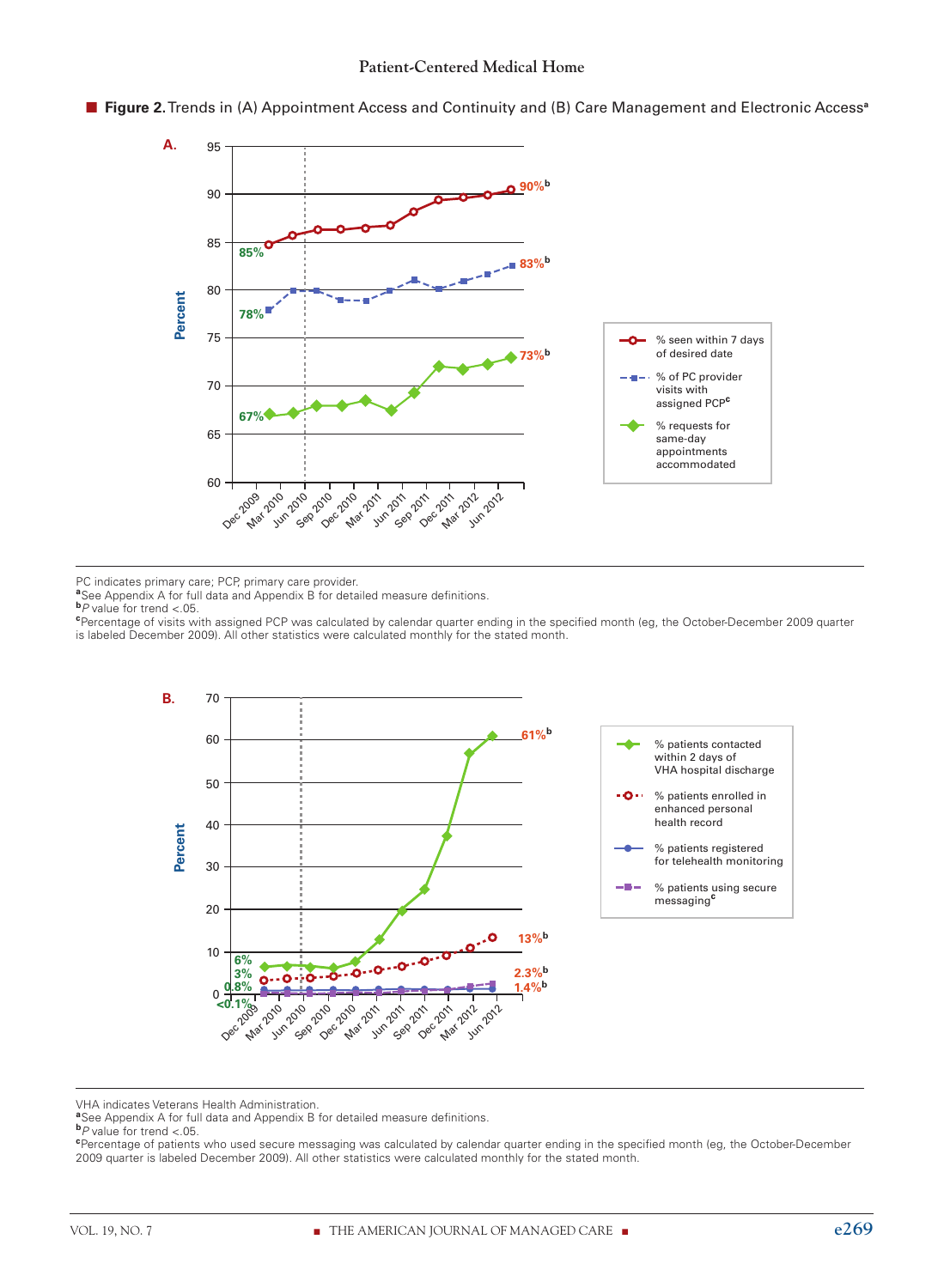

## **Figure 3**. Results of ACP Medical Home Builder Practice Biopsy Before PACT and Interim PACT

ACP indicates American College of Physicians; PACT, Patient Aligned Care Team; VHA, Veterans Health Administration.

larger system.7,10,11 Two of the larger PCMH evaluations have focused on independent practices<sup>3,10</sup> without integrated administrative data.

## **Lessons Learned**

At this point in PACT implementation, observed changes in patient care are mixed. In-person visits to PCPs have slightly decreased, while visits to nurses have stayed the same. However, phone encounters have increased dramatically, and patients' use of electronic access to personal health information and providers is steadily growing. Other alternate visit modes such as shared medical appointments are just getting off the ground. One aspect of care management that was an early focus, post hospitalization follow-up has significantly improved but is reaching over 60% of those eligible. Appointment access and PCP continuity have improved only slightly, but started out at relatively high rates.

These data show that the pace of implementation of a large program, with many changes in patient care attempted at once, is slow. Those patient care processes showing substantial change started to change around 6 months after the April 2010 PACT start date. One particularly time-intensive aspect of PACT has been hiring and training clinical staff. For example, although VHA hired 1271 primary care RNs over 2 years, the RN vacancy rate was still 7% as of May 2012. In addition, systematic methods for delivering new care processes are still under development. For example, to assist with post hospitalization follow-up, primary care patient databases are currently being modified to notify the teamlet when a patient is discharged, and tool kits are being disseminated to help make the delivery and documentation of follow-up more consistent. The cyclic nature of planning, doing, and analyzing are common to previous PCMH interventions, but carrying out these rapid-cycle improvements across such a large system may mean that changes in PACT-related processes cyclically accelerate and slow down over the next few years.

National and health system context may have affected the adoption of PACT elements. For example, concurrent with the economic recession and an influx of new veterans from Gulf region conflicts, patients enrolled in VHA primary care increased from 4,817,273 at the start of PACT in April 2010 to 5,163,531 in June 2012. This corresponds to an average increase of 2164 patients (or 1.8 teamlet panels) per parent facility. Thus, although facilities were attempting to increase the number of primary care staff per patient panel and patient access to appointments, increasing numbers of patients made this challenging. In addition, some facilities may have prioritized timely access for new patients over continuity with the same PCP for those patients. Finally, many VHA PCPs are part-time clinicians or trainees, which may limit the continuity attainable with an individual PCP which may limit the continuity attainable with an individual PCP, particularly for urgent appointments.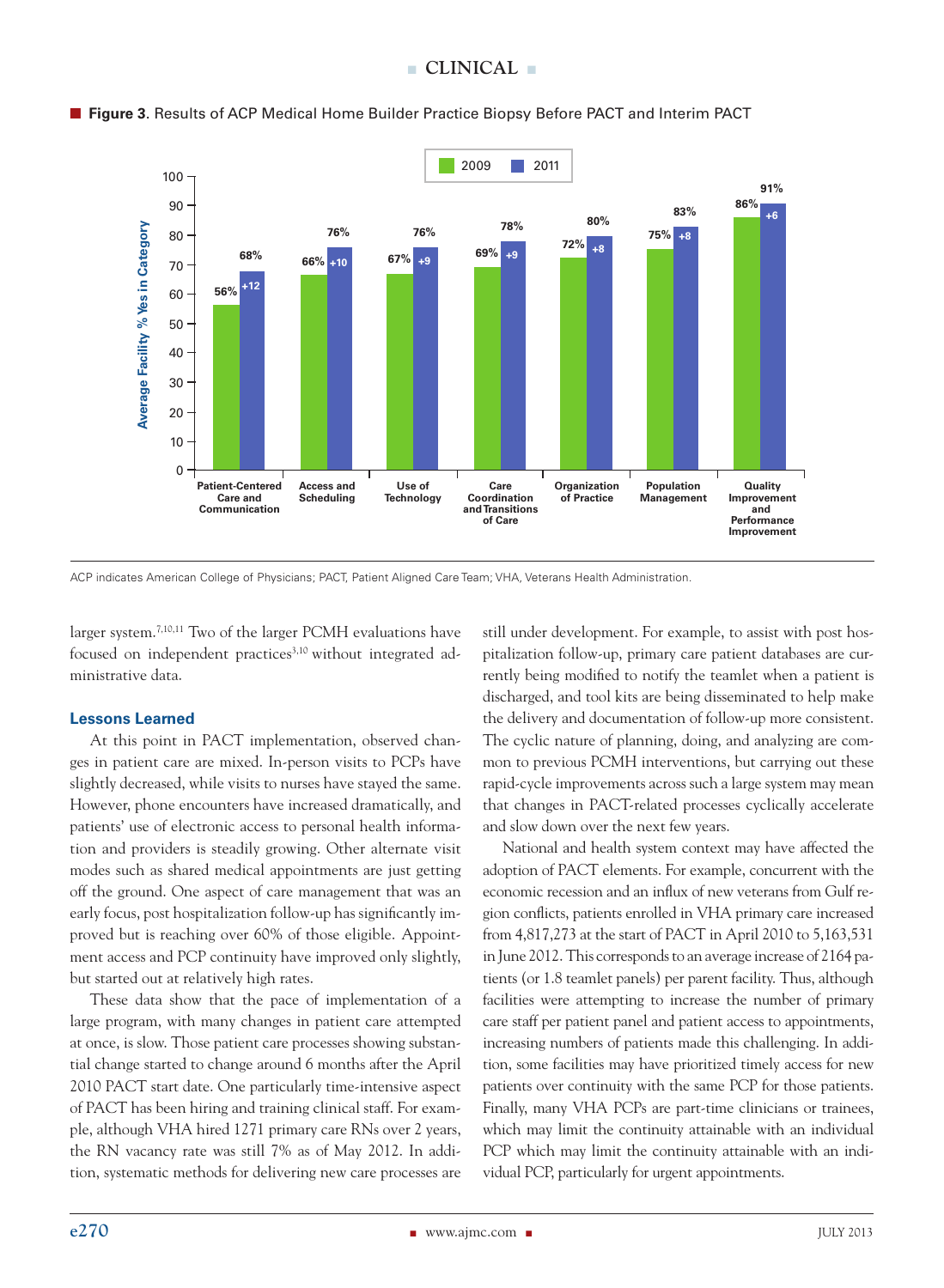#### **Patient-Centered Medical Home**

The ability to present data from nearly the entire healthcare system is a strength of this study and enhances VHA's ability to evaluate its PCMH program. However, this presentation also obscures variation in facility-level implementation of the PACT initiative. Reports from the field indicate that PACT rollout has not been uniform across facilities. Some sites are struggling to implement the basics of PACT, while others have fully functional PACT teamlets. Facility-level implementation is likely impacted by many local factors, including the supply of clinical staff, the presence of local clinician champions, previous primary care clinic organization, the demographics and health status of the local patients, and other pressing needs of the facility.

There are several limitations to these analyses. Although the ability to address a broad range of PCMH domains including staffing, processes of care, continuity, and access is a strength, we were unable in this study to examine individual PCMH domains in detail. The ACP Biopsy measures of implementation were based on reports submitted by the facilities and may be subject to reporting bias. All other measures were derived from data collected for patient care and administrative purposes. These data are routinely analyzed for accuracy, but are not validated by site visits or direct observations. Some of the data may have been influenced by more intensive data capture as PACT was implemented (in particular, phone encounter rates). Finally, some of the measures were exhibiting change prior to the initiative; thus, observed changes are not necessarily attributable solely to PACT. Because PACT has been rolled out in all VA clinics, there is no contemporaneous non-intervention control group.

#### **Policy Implications**

This report is the first step in a comprehensive assessment of the implementation and effects of the PACT initiative. The evaluation of the PACT initiative was planned and initiated concurrently with the planning and initiation of PACT itself. One strength of this approach is that realtime measures of PACT progress can be fed back to facilities. Future evaluation of the PACT initiative will examine any positive or unintended negative effects on patients' clinical outcomes, as well as changes in unplanned care such as emergency department visits and ambulatory care–sensitive hospitalizations, and changes in costs. In particular, the apparent shifts we observed in utilization from face-to-face visits to care provided by telephone and secure messaging could potentially be cost saving but must be evaluated in relation to costs for other services as well as any potential differences in clinical outcomes and patient satisfaction. The VHA is also placing high emphasis on evaluating patient experiences24 and primary care staff experiences through PCMH-specific, systemwide patient and staff surveys, complemented by qualitative interviews and observation at selected VHA facilities. With these comprehensive data, VHA will have the unique ability to compare PCMH outcomes across a variety of practice settings, including hospital-based versus community clinics and academically affiliated training sites versus non–academically affiliated clinics. In particular, VHA will examine variability across facilities in implementation of PCMH elements, and facilitators and barriers to implementation. The ability to examine data at multiple levels (ie, patient, individual teamlet, facility, regional) will make these analyses a rich source of information about a wide variety of factors influencing PCMH.

Although some of VHA's experiences with PACT are unique to the VA system, overall experiences—including those with shifts to team-based care, attempts to improve patient access, and increased use of personal health record and telephone care—are highly relevant to other health systems. In VHA, PCMH is facilitated by an integrated electronic medical record system and centralized budgets not based on fee-for-service billing, which are also potential elements of developing Accountable Care Organizations.

In summary, VHA saw rapid progress in building PCMH infrastructure in the first 30 months of an extensive 4-year VHA PCMH implementation plan, and some interim changes in processes of patient care were observed. Currently, VHA is undertaking a comprehensive evaluation of the outcomes and implementation of its PCMH model, which will inform PCMH efforts nationwide.

#### *Acknowledgments*

The authors are grateful to Elizabeth Yano, Fred Kirkland, Jennifer Burgess, and Sarah Conner for their assistance with this project.

\*Drs Rosland and Nelson are co-first authors on this paper.

*Author Affiliations:* From VA Ann Arbor Center for Clinical Management Research (AR, EK), Ann Arbor, MI; Department of Internal Medicine (AR, EK), University of Michigan Medical School, Ann Arbor, MI; VA Puget Sound Healthcare System, Northwest HSR&D Center of Excellence (KN, HS, EDD, CM, CB), General Internal Medicine Service (KN, CB), Seattle, WA; Department of Medicine (KN, CB, SDF), School of Medicine, Department of Health Services (CM, SDF), School of Public Health, University of Washington, Seattle, WA; VHA Office of Patient Care Services (GS, RS); VHA Office of Primary Care Operations and Primary Care Services (JS), Washington DC.

*Funding Source:* Data for this report were developed by the national evaluation team at the Patient Aligned Care Team (PACT) Demonstration Lab Coordinating Center and the Veterans Health Administration (VHA) Office of Analytics and Business Intelligence. The VHA Office of Primary Care Operations is responsible for PACT implementation and the VHA Office of Patient Care Services is responsible for the PACT Demonstration Lab program. Ann-Marie Rosland is a VA Health Services Research and Development Service Career Development Awardee.

*Author Disclosures:* All authors report employment with VA Ann Arbor Center for Clinical Management Research. Dr Kerr also reports membership with the Patient Centered Outcomes Research Institute Health Systems Advisory Panel.

*Authorship Information:* Concept and design (AR, KN, EDD, RS, JS, EK, SDF, GS); acquisition of data (KN, EDD, RS, JS, SDF, GS); analysis and inter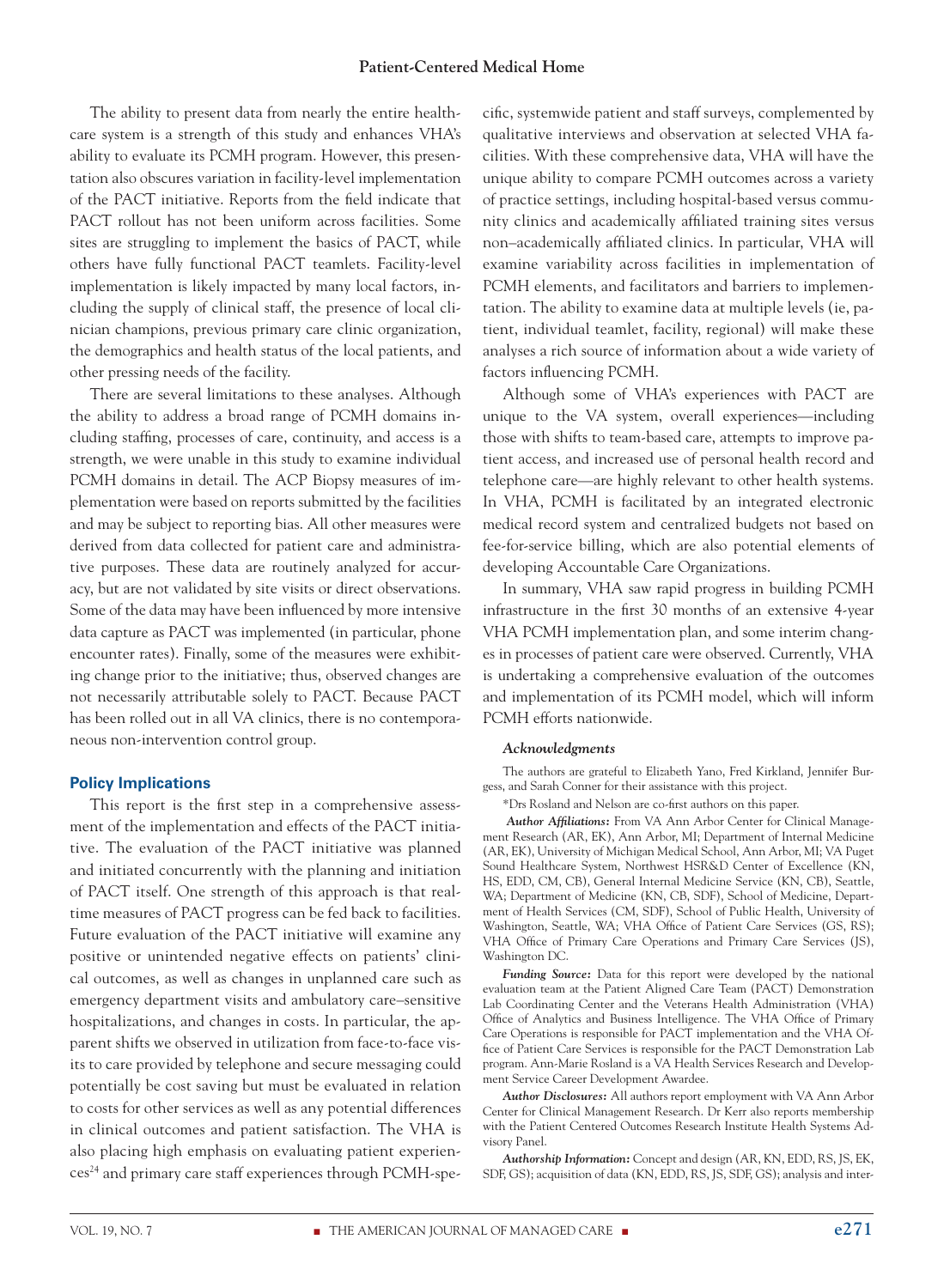pretation of data (AR, KN, HS, EDD, CM, CB, RS, JS, EK, SDF, GS); drafting of the manuscript (AR, KN, RS, JS, SDF, GS); critical revision of the manuscript for important intellectual content (AR, KN, EDD, CM, CB, RS, JS, EK, SDF, GS); statistical analysis (AR, KN, HS, EDD); provision of study materials or patients (KN); obtaining funding (EK, SDF); administrative, technical, or logistic support (EDD, CB, SDF); and supervision (KN, CM, SDF, GS).

*Address correspondence to:* Ann-Marie Rosland, MD, MS, 2215 Fuller Rd (152), Ann Arbor, MI 48105. E-mail arosland@umich.edu.

## REFERENCES

1. American Academy of Family Physicians (AAFP), American Academy of Pediatrics (AAP), American College of Physicians (ACP), American Osteopathic Association (AOA). *Joint Principles of the Patient-centered Medical Home*. http://www.acponline.org/advocacy/where\_we\_stand/ medical\_home/approve\_jp.pdf. Published March 2007. Accessed June 5, 2013.

2. Crabtree BF, Nutting PA, Miller WL, Stange KC, Stewart EE, Jaén CR. Summary of the National Demonstration Project and recommendations for the patient-centered medical home [published correction appears in *Ann Fam Med.* 2010;8(4):369]. *Ann Fam Med.* 2010;8(suppl 1):S80-S90, S92.

3. Gabbay RA, Bailit MH, Mauger DT, Wagner EH, Siminerio L. Multipayer patient-centered medical home implementation guided by the chronic care model. *Jt Comm J Qual Patient Saf.* 2011;37(6): 265-273.

4. Reid RJ, Fishman PA, Yu O, et al. Patient-centered medical home demonstration: a prospective, quasi-experimental, before and after evaluation. *Am J Manag Care.* 2009;15(9):e71-e87.

5. Steele GD, Haynes JA, Davis DE, et al. How Geisinger's advanced medical home model argues the case for rapid-cycle innovation. *Health Aff (Millwood).* 2010;29(11):2047-2053.

6. Dorr DA, Wilcox AB, Brunker CP, Burdon RE, Donnelly SM. The effect of technology-supported, multidisease care management on the mortality and hospitalization of seniors. *J Am Geriatr Soc.* 2008;56(12):2195-2202.

7. Gilfillan RJ, Tomcavage J, Rosenthal MB, et al. Value and the medical home: effects of transformed primary care. *Am J Manag Care.* 2010;16(8):607-614.

8. Hoff T, Weller W, Depuccio M. The patient-centered medical home: a review of recent research. *Med Care Res Rev.* 2012;69(6):619-644.

9. Leff B, Reider L, Frick KD, et al. Guided care and the cost of complex healthcare: a preliminary report. *Am J Manag Care.* 2009;15(8): 555-559.

10. Nutting PA, Miller WL, Crabtree BF, Jaen CR, Stewart EE, Stange KC. Initial lessons from the first national demonstration project on practice transformation to a patient-centered medical home. *Ann Fam Med.* 2009;7(3):254-260.

11. Reid RJ, Coleman K, Johnson EA, et al. The Group Health medical home at year two: cost savings, higher patient satisfaction, and less burnout for providers. *Health Aff (Millwood).* 2010;29(5):835-843.

12. Kizer KW, Demakis JG, Feussner JR. Reinventing VA health care: systematizing quality improvement and quality innovation. *Med Care.* 2000;38(6)(suppl 1):I7-I16.

13. Trivedi AN, Matula S, Miake-Lye I, Glassman PA, Shekelle P, Asch S. Systematic review: comparison of the quality of medical care in Veterans Affairs and non-Veterans Affairs settings. *Med Care.* 2011; 49(1):76-88.

14. Huang PY, Yano EM, Lee ML, Chang BL, Rubenstein LV. Variations in nurse practitioner use in Veterans Affairs primary care practices. *Health Serv Res.* 2004;39(4, pt 1):887-904.

15. Yano E. VA's quality transformation: lessons for evidence-based management. Sepulveda, CA: VA HSR&D Center of Excellence for the Study of Healthcare Provider Behavior; 2010.

16. Yano EM, Simon BF, Lanto AB, Rubenstein LV. The evolution of changes in primary care delivery underlying the Veterans Health Administration's quality transformation. *Am J Public Health.* 2007;97(12): 2151-2159.

17. Patient Centered Primary Care Implementation Work Group. VHA Patient Centered Medical Home Model (PACT) concept paper. March 1, 2011.

18. Bodenheimer T, Laing BY. The teamlet model of primary care. *Ann Fam Med.* 2007;5(5):457-461.

19. Stewart EE, Johnson BC. Improve office efficiency in mere minutes*. Fam Pract Manag.* 2007;14(6):27-29.

20. Murray M, Berwick DM. Advanced access: reducing waiting and delays in primary care. *JAMA.* 2003; 289(8):1035-1040.

21. Kearney LK, et al. The role of mental and behavioral health in the application of the patient-centered medical home in the Department of Veterans Affairs. *Transl Behav Med.* 2011;1(4):624-628.

22. Watkins KE, Pincus HA, Paddock S, et al. Care for veterans with mental and substance use disorders: good performance, but room to improve on many measures. *Health Aff (Millwood).* 2011;30(11): 2194-2203.

23. Deyo RA, Cherkin DC, Ciol MA. Adapting a clinical comorbidity index for use with ICD-9-CM administrative databases. *J Clin Epidemiol.* 1992;45(6):613-619.

24. Michie S, Miles J, Weinman J. Patient-centredness in chronic illness: what is it and does it matter? *Patient Educ Couns.* 2003;51(3): 197-206.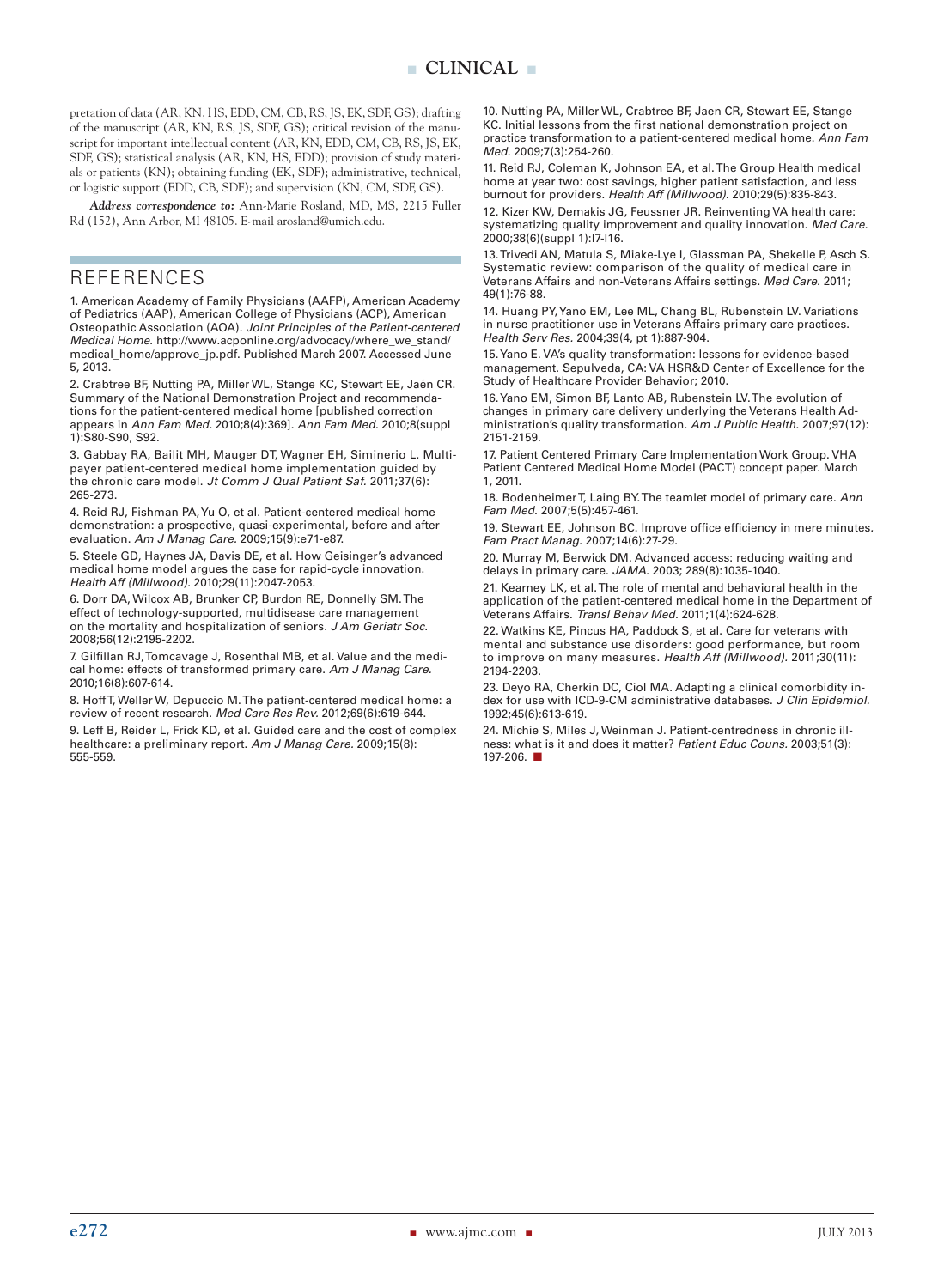**Appendix A.** Full Monthly/Quarterly Data Used for Figures 1-3

|                           | Apr-Jun | July-Sep | Oct-Dec         | Jan-Mar | Apr-Jun | July-Sep | Oct-Dec | Jan-Mar | Apr-Jun | Jul-Sep | Oct-Dec | Jan-Mar | Apr-Jun         | P for |
|---------------------------|---------|----------|-----------------|---------|---------|----------|---------|---------|---------|---------|---------|---------|-----------------|-------|
| <b>Measure</b>            | 2009    | 2009     | 2010            | 2010    | 2010    | 2010     | 2010    | 2011    | 2011    | 2011    | 2011    | 2012    | 2012            | Trend |
| Total in-person           | 82      | 85       | 89              | 82      | 80      | 78       | 84      | 76      | 75      | 75      | 79      | 73      | 72              | .003  |
| encounters                |         |          |                 |         |         |          |         |         |         |         |         |         |                 |       |
| In-person PCP             | 53      | 52       | 50              | 51      | 51      | 49       | 47      | 48      | 47      | 44      | 43      | 44      | 43              | .001  |
| In-person $R\overline{N}$ | 14      | 16       | $\overline{20}$ | 15      | 14      | 14       | 18      | 13      | 13      | 15      | 17      | 14      | $1\overline{4}$ | .393  |
| In-person LPN/medical     | 12      | 14       | 16              | 13      | 12      | 12       | 16      | 12      | 12      | 13      | 16      | 13      | 12              | .839  |
| assistant                 |         |          |                 |         |         |          |         |         |         |         |         |         |                 |       |
| In-person clinical        | 2.6     | 2.6      | 2.4             | 2.5     | 2.5     | 2.4      | 2.3     | 2.4     | 2.4     | 2.3     | 2.3     | 2.4     | 2.4             | .018  |
| pharmacist                |         |          |                 |         |         |          |         |         |         |         |         |         |                 |       |
| In-person shared          | 0.24    | 0.24     | 0.20            | 0.31    | 0.39    | 0.39     | 0.37    | 0.41    | 0.47    | 0.49    | 0.53    | 0.62    | 0.65            | .001  |
| medical appointments      |         |          |                 |         |         |          |         |         |         |         |         |         |                 |       |

**Figure 1A.** Trends in In-Person Primary Care Encounters<sup>a</sup>

LPN indicates licensed practical nurse; RN, registered nurse; PCP, primary care provider.

<sup>a</sup>Units are encounters per 100 patients per calendar quarter. Sample denominator is all patients assigned nationwide to a Department of

Veterans Affairs primary care provider in the given quarter.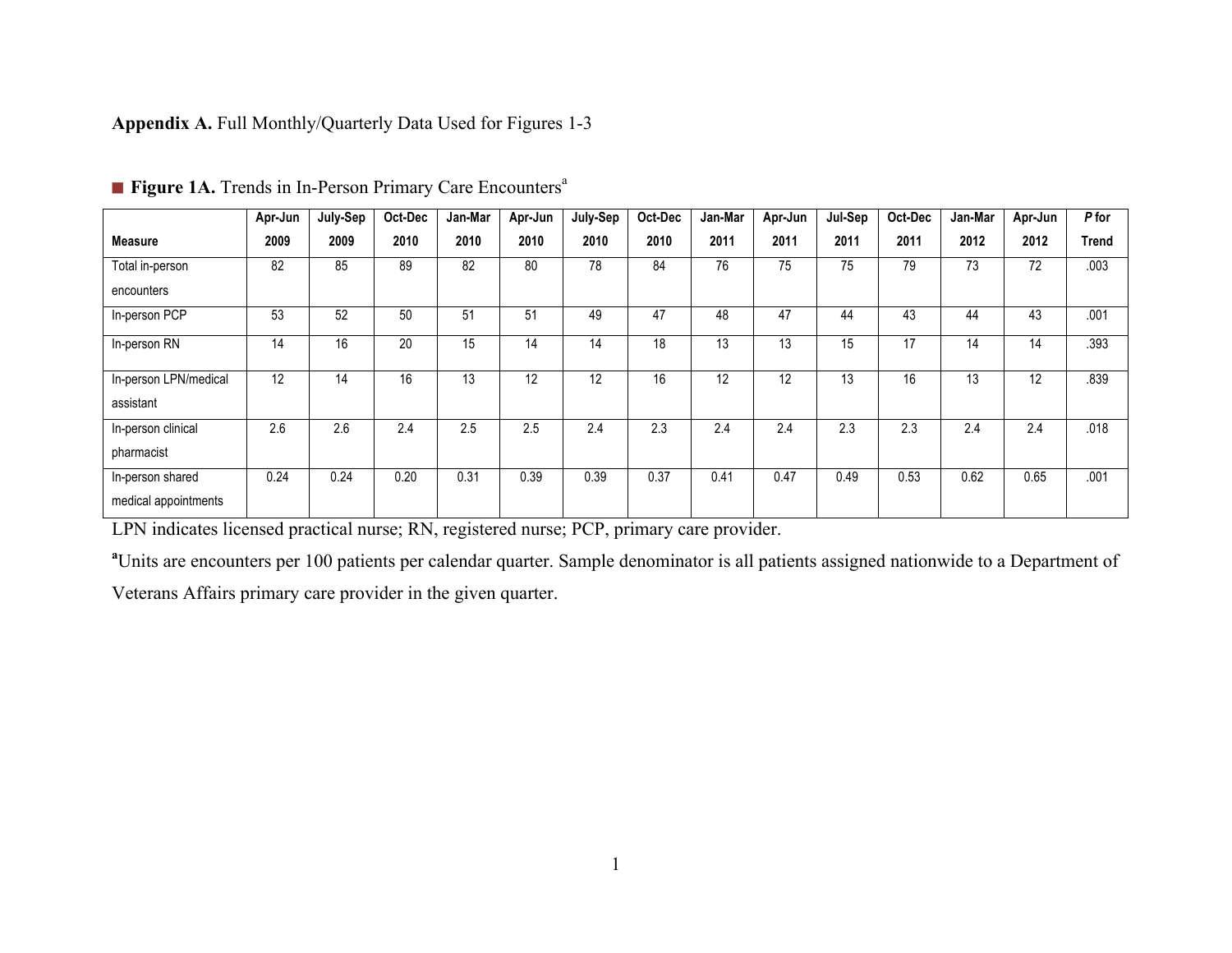|                   | Apr- | July- |         |         | Apr- | July- |         |         | Apr- |          |         |         | Apr- |              |
|-------------------|------|-------|---------|---------|------|-------|---------|---------|------|----------|---------|---------|------|--------------|
|                   | June | Sept  | Oct-Dec | Jan-Mar | June | Sept  | Oct-Dec | Jan-Mar | June | Jul-Sept | Oct-Dec | Jan-Mar | June | P for        |
| <b>Measure</b>    | 2009 | 2009  | 2010    | 2010    | 2010 | 2010  | 2010    | 2011    | 2011 | 2011     | 2011    | 2012    | 2012 | <b>Trend</b> |
| Total phone       | 2.7  | 2.7   | 2.5     | 2.6     | 3.0  | 3.0   | 3.7     | 6.8     | 12.2 | 14.6     | 20.5    | 26.3    | 28.8 | .001         |
| encounters        |      |       |         |         |      |       |         |         |      |          |         |         |      |              |
| Phone PCP         | 0.56 | 0.58  | 0.55    | 0.59    | 0.67 | 0.75  | 0.96    | 1.70    | 2.82 | 3.41     | 4.53    | 6.2     | 6.8  | .001         |
| Phone RN          | 1.60 | 1.50  | 1.50    | 1.50    | 1.70 | 1.70  | 2.00    | 4.10    | 7.20 | 8.60     | 11.20   | 14.8    | 16   | .001         |
| Phone LPN/medical | 0.25 | 0.24  | 0.23    | 0.24    | 0.24 | 0.24  | 0.40    | 0.70    | 1.40 | 1.73     | 2.23    | 3       | 3.4  | .002         |
| assistant         |      |       |         |         |      |       |         |         |      |          |         |         |      |              |
| Phone clinical    | 0.04 | 0.00  | 0.10    | 0.10    | 0.10 | 0.10  | 0.10    | 0.13    | 0.46 | 0.63     | 1.30    | 1.7     | 2.2  | .001         |
| pharmacist        |      |       |         |         |      |       |         |         |      |          |         |         |      |              |

**Figure 1B.** Trends in Phone Primary Care Encounters<sup>a</sup>

LPN indicates licensed practical nurse; RN, registered nurse; PCP, primary care provider.

<sup>a</sup>Units are encounters per 100 patients per calendar quarter. Sample denominator is all patients assigned nationwide to a Department of

Veterans Affairs primary care provider in the given quarter.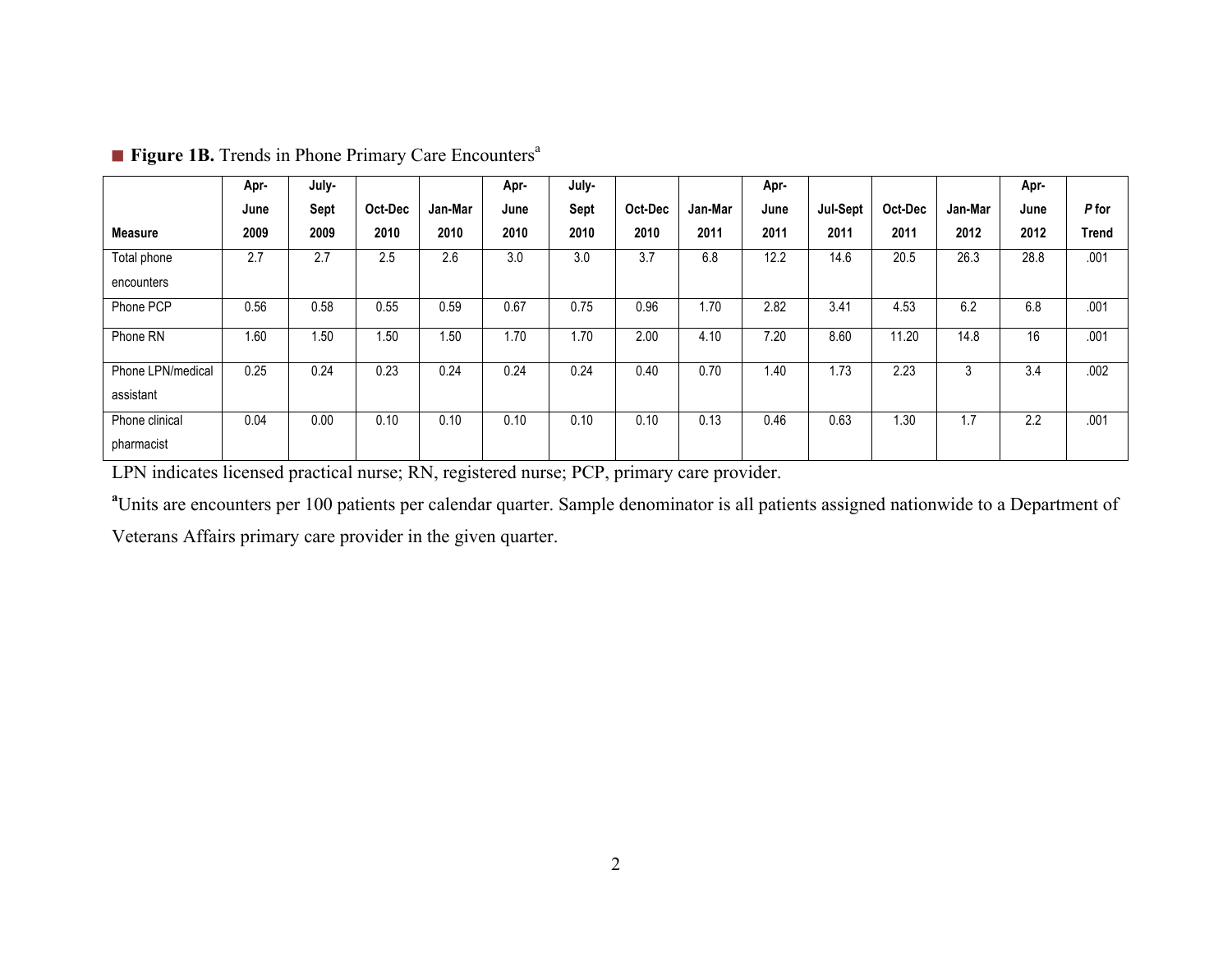## ■ **Figures 2A and 2B.** Trends in Appointment Access, Continuity, and Care Management, and Electronic Access:

October 2009-November 2010

| <b>Measure</b>             | <b>Oct 2009</b> | <b>Nov 2009</b> | <b>Dec 2009</b> | Jan 2010  | Feb 2010  | <b>Mar 2010</b> | Apr 2010  | May 2010  | <b>Jun 2010</b> | <b>Jul 2010</b> | Aug 2010  | Sep 2010  | Oct 2010  | <b>Nov 2010</b> |
|----------------------------|-----------------|-----------------|-----------------|-----------|-----------|-----------------|-----------|-----------|-----------------|-----------------|-----------|-----------|-----------|-----------------|
| PCMM unique                | 4,725,070       | 4,744,235       | 4,759,668       | 4,768,766 | 4,780,064 | 4,813,617       | 4,817,273 | 4,804,514 | 4,829,570       | 4,847,899       | 4,876,668 | 4,865,427 | 4,896,010 | 4,909,370       |
| patients in that           |                 |                 |                 |           |           |                 |           |           |                 |                 |           |           |           |                 |
| month                      |                 |                 |                 |           |           |                 |           |           |                 |                 |           |           |           |                 |
| Patients using             |                 |                 | 0.007           |           |           | 0.011           |           |           | 0.013           |                 |           | 0.021     |           |                 |
| secure                     |                 |                 |                 |           |           |                 |           |           |                 |                 |           |           |           |                 |
| messaging, <sup>a</sup> %  |                 |                 |                 |           |           |                 |           |           |                 |                 |           |           |           |                 |
| Patients                   | 3.0             | 3.1             | 3.2             | 3.3       | 3.4       | 3.5             | 3.6       | 3.8       | 3.9             | 4.0             | 4.1       | 4.3       | 4.5       | 4.6             |
| enrolled in                |                 |                 |                 |           |           |                 |           |           |                 |                 |           |           |           |                 |
| enhanced                   |                 |                 |                 |           |           |                 |           |           |                 |                 |           |           |           |                 |
| personal health            |                 |                 |                 |           |           |                 |           |           |                 |                 |           |           |           |                 |
| record, %                  |                 |                 |                 |           |           |                 |           |           |                 |                 |           |           |           |                 |
| PC provider                |                 |                 | 78              |           |           | 80              |           |           | 80              |                 |           | 79        |           |                 |
| visits with                |                 |                 |                 |           |           |                 |           |           |                 |                 |           |           |           |                 |
| assigned PCP, <sup>a</sup> |                 |                 |                 |           |           |                 |           |           |                 |                 |           |           |           |                 |
| $\%$                       |                 |                 |                 |           |           |                 |           |           |                 |                 |           |           |           |                 |
| Requests for               | 70              | 66              | 67              | 67        | 67        | 67              | 68        | 67        | 68              | 68              | 67        | 68        | 71        | 69              |
| same-day                   |                 |                 |                 |           |           |                 |           |           |                 |                 |           |           |           |                 |
| appointments               |                 |                 |                 |           |           |                 |           |           |                 |                 |           |           |           |                 |
| accommodated,              |                 |                 |                 |           |           |                 |           |           |                 |                 |           |           |           |                 |
| $\%$                       |                 |                 |                 |           |           |                 |           |           |                 |                 |           |           |           |                 |
| Patients seen              | 87              | 84              | 85              | 85        | 86        | 86              | 86        | 86        | 86              | 86              | 86        | 86        | 88        | 87              |
| within 7 days of           |                 |                 |                 |           |           |                 |           |           |                 |                 |           |           |           |                 |
| desired date, %            |                 |                 |                 |           |           |                 |           |           |                 |                 |           |           |           |                 |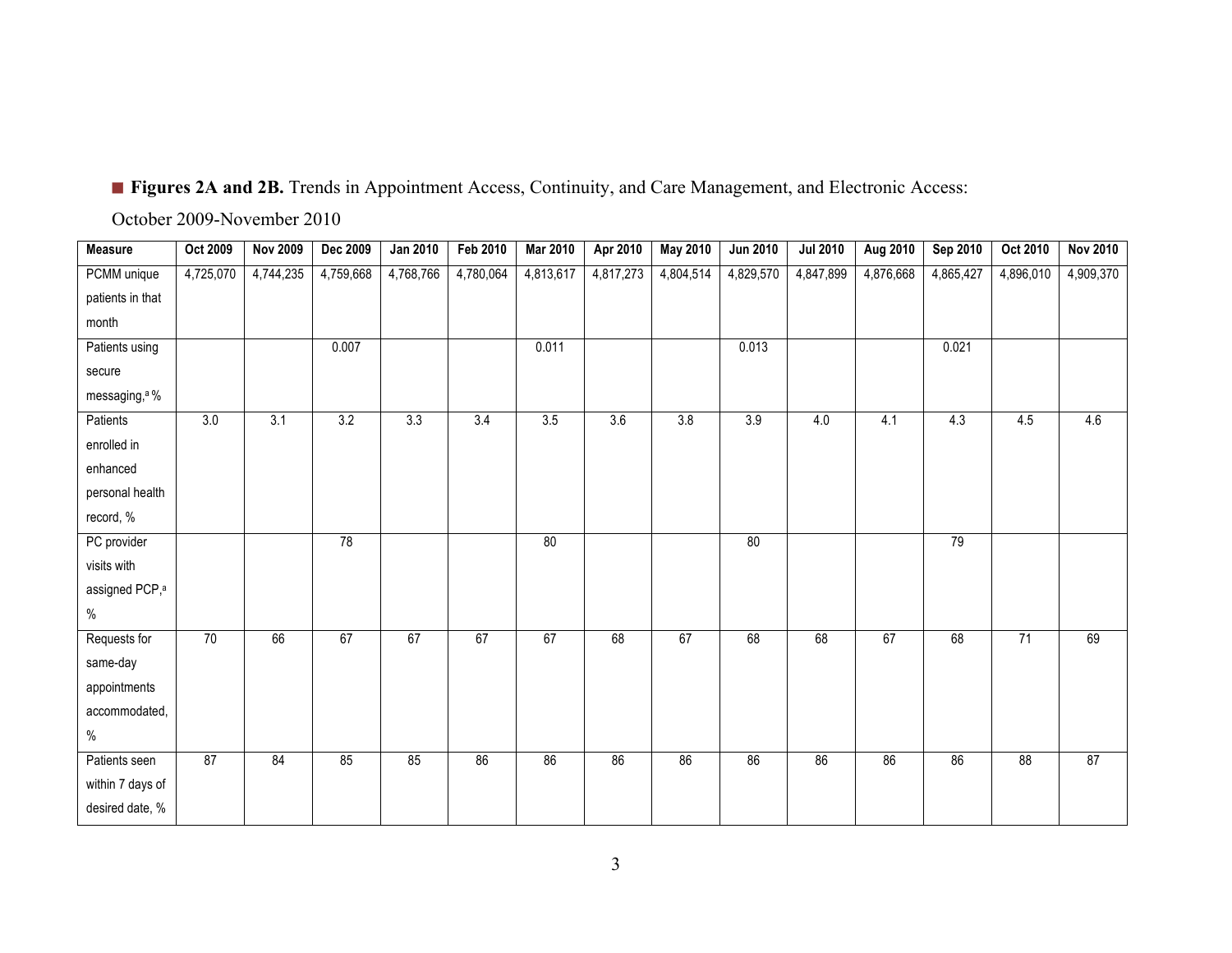| Patients using   | 0.8    | 0.8    | 0.8    | 0.8    | 0.8    | 0.8    | 0.9    | 0.9    | 0.8    | 0.9    | 0.9    | 1.0    | 0.9    | 0.9    |
|------------------|--------|--------|--------|--------|--------|--------|--------|--------|--------|--------|--------|--------|--------|--------|
| telehealth       |        |        |        |        |        |        |        |        |        |        |        |        |        |        |
| monitoring, %    |        |        |        |        |        |        |        |        |        |        |        |        |        |        |
| <b>VHA</b>       | 47,451 | 43,126 | 46,195 | 44,458 | 43,049 | 50,753 | 48,869 | 46,446 | 47,779 | 48,198 | 47,691 | 46,485 | 46,859 | 44,305 |
| admissions in    |        |        |        |        |        |        |        |        |        |        |        |        |        |        |
| month            |        |        |        |        |        |        |        |        |        |        |        |        |        |        |
|                  |        |        |        |        |        |        |        |        |        |        |        |        |        |        |
| Patients         | 6.61   | 6.59   | 6.32   | 6.66   | 6.6    | 6.81   | 6.47   | 6.24   | 6.61   | 5.94   | 6.5    | 6.21   | 6.88   | 7.17   |
| contacted        |        |        |        |        |        |        |        |        |        |        |        |        |        |        |
| within 2 days of |        |        |        |        |        |        |        |        |        |        |        |        |        |        |
| VHA hospital     |        |        |        |        |        |        |        |        |        |        |        |        |        |        |
| discharge, %     |        |        |        |        |        |        |        |        |        |        |        |        |        |        |

PC indicates primary care; PCMM, primary care management module; PCP, primary care provider.

**s** ecure messaging and percentage of PC visits with assigned PCP were calculated by calendar quarter (3-month intervals) for the quarter ending in the stated month. All other measures were calculated monthly.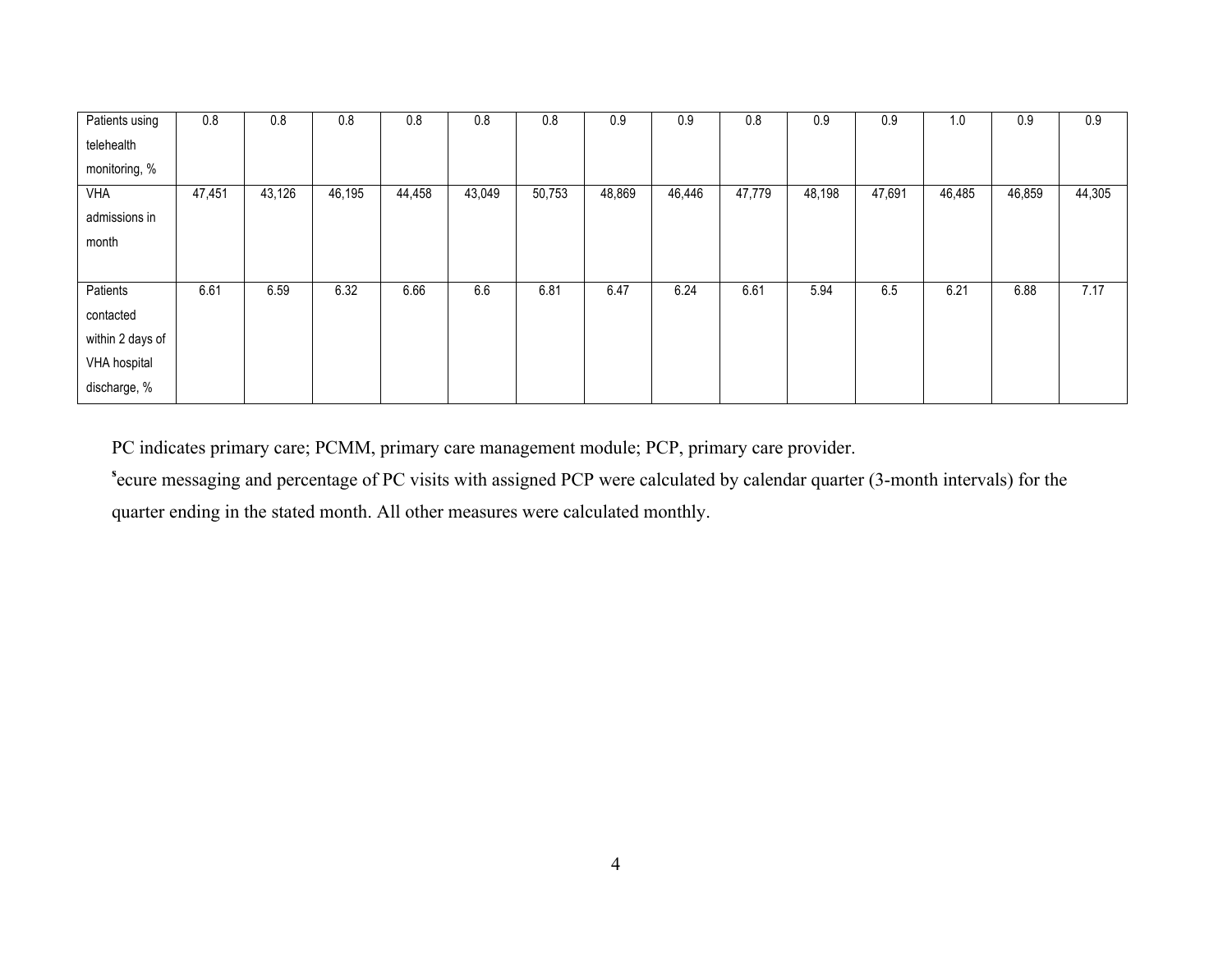## ■ **Figures 2A and 2B.** Trends in Appointment Access, Continuity, and Care Management, and Electronic Access:

December 2010-January 2012

| <b>Measure</b>             | Dec 2010  | <b>Jan 2011</b> | Feb 2011  | <b>Mar 2011</b> | Apr 2011  | <b>May 2011</b> | <b>Jun 2011</b> | <b>Jul 2011</b> | Aug 2011  | Sep 2011  | Oct 2011  | <b>Nov 2011</b> | Dec 2011  | Jan 2012  |
|----------------------------|-----------|-----------------|-----------|-----------------|-----------|-----------------|-----------------|-----------------|-----------|-----------|-----------|-----------------|-----------|-----------|
| PCMM unique                | 4,923,670 | 49,51,611       | 4,939,711 | 4,980,286       | 5,004,464 | 5,024,498       | 5,046,625       | 5,060,511       | 5,095,184 | 5,127,644 | 5,134,290 | 5,153,101       | 5,164,427 | 5,191,155 |
| patients in that           |           |                 |           |                 |           |                 |                 |                 |           |           |           |                 |           |           |
| month                      |           |                 |           |                 |           |                 |                 |                 |           |           |           |                 |           |           |
| Patients using             | 0.069     |                 |           | 0.220           |           |                 | 0.400           |                 |           | 0.640     |           |                 | 0.975     |           |
| secure                     |           |                 |           |                 |           |                 |                 |                 |           |           |           |                 |           |           |
| messaging, <sup>a</sup> %  |           |                 |           |                 |           |                 |                 |                 |           |           |           |                 |           |           |
| Patients                   | 4.8       | 5.1             | 5.3       | 5.6             | 5.9       | 6.3             | 6.6             | 6.9             | 7.3       | 7.6       | 8.1       | 8.6             | 9.0       | 9.5       |
| enrolled in                |           |                 |           |                 |           |                 |                 |                 |           |           |           |                 |           |           |
| enhanced                   |           |                 |           |                 |           |                 |                 |                 |           |           |           |                 |           |           |
| personal health            |           |                 |           |                 |           |                 |                 |                 |           |           |           |                 |           |           |
| record, %                  |           |                 |           |                 |           |                 |                 |                 |           |           |           |                 |           |           |
| PC provider                | 79.0      |                 |           | 80.0            |           |                 | 81.0            |                 |           | 80.0      |           |                 | 81.0      |           |
| visits with                |           |                 |           |                 |           |                 |                 |                 |           |           |           |                 |           |           |
| assigned PCP, <sup>a</sup> |           |                 |           |                 |           |                 |                 |                 |           |           |           |                 |           |           |
| $\%$                       |           |                 |           |                 |           |                 |                 |                 |           |           |           |                 |           |           |
| Requests for               | 69        | 67              | 67        | 67              | 68        | 68              | 69              | 70              | 70        | 72        | 73        | 72              | 72        | 70.5      |
| same-day                   |           |                 |           |                 |           |                 |                 |                 |           |           |           |                 |           |           |
| appointments               |           |                 |           |                 |           |                 |                 |                 |           |           |           |                 |           |           |
| accommodated,              |           |                 |           |                 |           |                 |                 |                 |           |           |           |                 |           |           |
| $\%$                       |           |                 |           |                 |           |                 |                 |                 |           |           |           |                 |           |           |
| Patients seen              | 86        | 86              | 86        | 87              | 88        | 88              | 88              | 88              | 88        | 89        | 90        | 89              | 90        | 89        |
| within 7 days of           |           |                 |           |                 |           |                 |                 |                 |           |           |           |                 |           |           |
| desired date, %            |           |                 |           |                 |           |                 |                 |                 |           |           |           |                 |           |           |
| Patients using             | 0.9       | 1.0             | 1.0       | 1.0             | 1.1       | 1.1             | 1.1             | 1.1             | 1.2       | 1.3       | 1.2       | 1.2             | 1.2       | 1.2       |
| telehealth                 |           |                 |           |                 |           |                 |                 |                 |           |           |           |                 |           |           |
| monitoring, %              |           |                 |           |                 |           |                 |                 |                 |           |           |           |                 |           |           |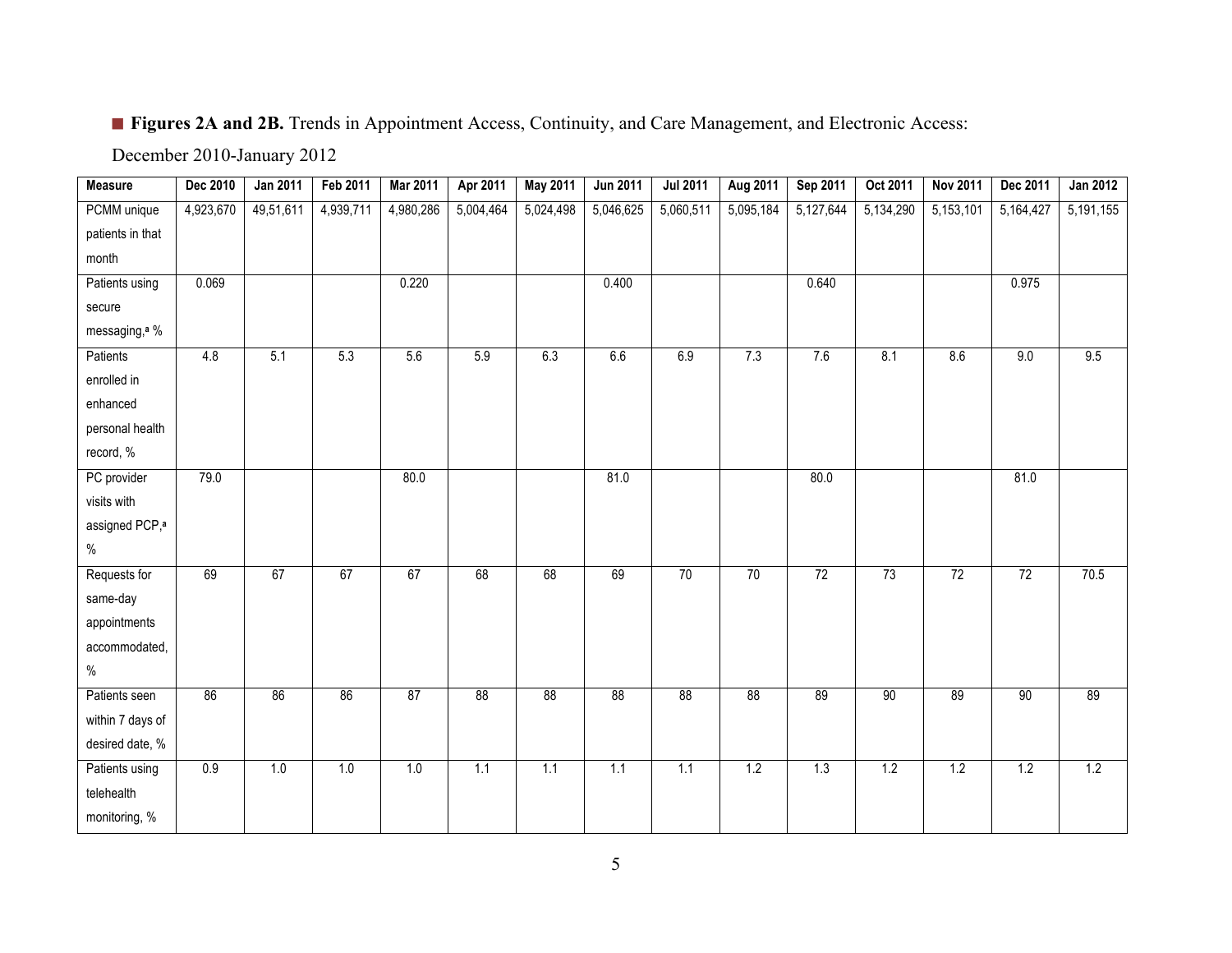| <b>VHA</b>       | 46,086 | 45,003 | 42,913 | 50,208 | 47,676 | 47,702 | 47,908 | 46,455 | 49,126 | 46,776 | 44,867 | 43,587 | 45,249 | 44,518 |
|------------------|--------|--------|--------|--------|--------|--------|--------|--------|--------|--------|--------|--------|--------|--------|
| admissions in    |        |        |        |        |        |        |        |        |        |        |        |        |        |        |
| month            |        |        |        |        |        |        |        |        |        |        |        |        |        |        |
| Patients         | 7.49   | 8.31   | 10.27  | 12.72  | 16.47  | 18.15  | 19.86  | 20.22  | 21.31  | 24.78  | 30.57  | 34.45  | 37.68  | 42.9   |
| contacted        |        |        |        |        |        |        |        |        |        |        |        |        |        |        |
| within 2 days of |        |        |        |        |        |        |        |        |        |        |        |        |        |        |
| VHA hospital     |        |        |        |        |        |        |        |        |        |        |        |        |        |        |
| discharge, %     |        |        |        |        |        |        |        |        |        |        |        |        |        |        |

PC indicates primary care; PCMM, primary care management module; PCP, primary care provider.

<sup>a</sup> Secure messaging and percentage of PC visits with assigned PCP were calculated by calendar quarter (3-month intervals) for the quarter ending in the stated month. All other measures were calculated monthly.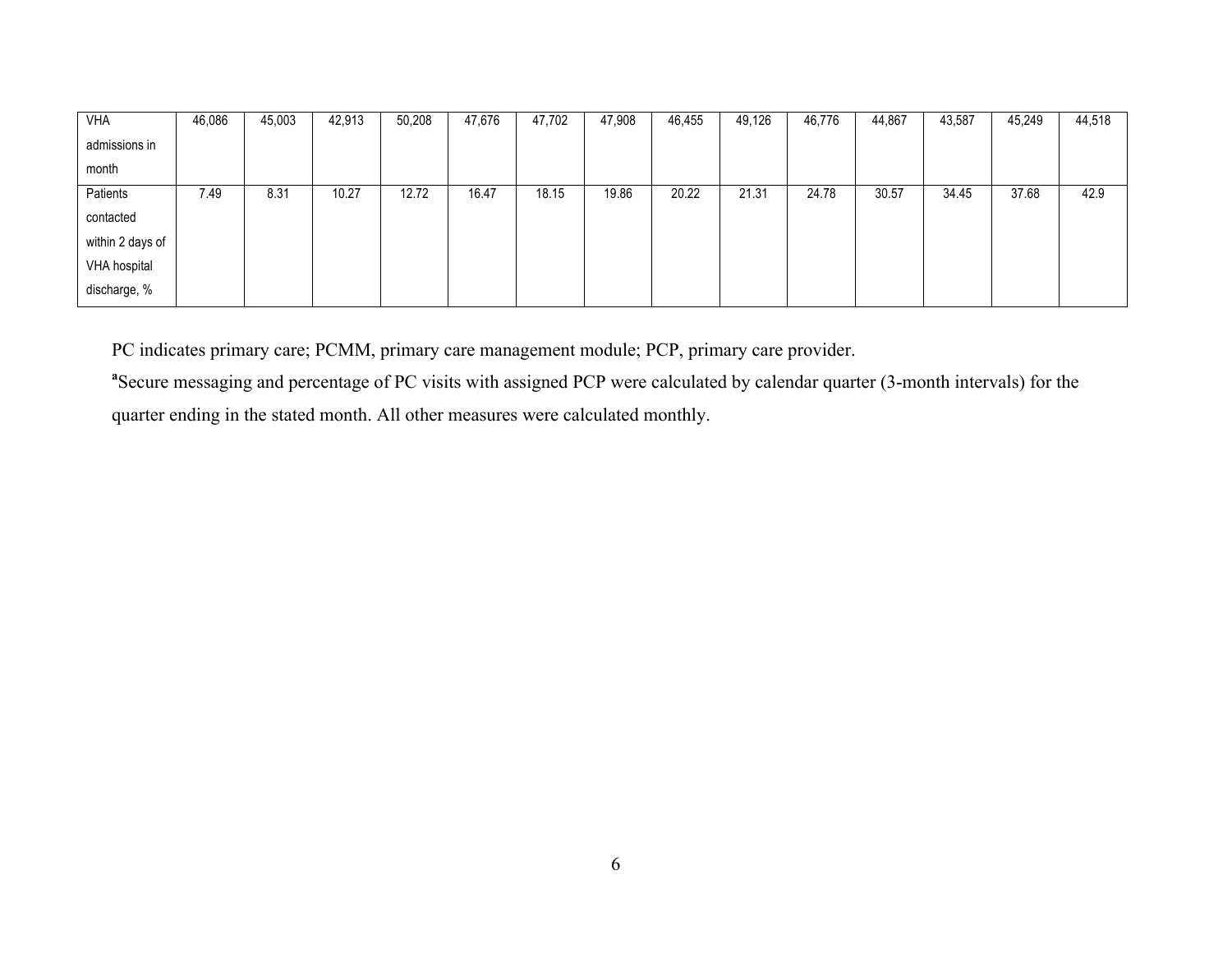## ■ **Figures 2A and 2B.** Trends in Appointment Access, Continuity, and Care Management, and Electronic Access:

February 2012-June 2012

| <b>Measure</b>                                                   | Feb 2012  | Mar 2012  | Apr 2012  | May 2012  | <b>Jun 2012</b> | P for Trend <sup>a</sup> |
|------------------------------------------------------------------|-----------|-----------|-----------|-----------|-----------------|--------------------------|
| PCMM unique patients in that month                               | 5,182,053 | 5,170,807 | 5,160,288 | 5,176,505 | 5,163,531       | < 0.01                   |
| Patients using secure messaging, <sup>b</sup> %                  |           | 1.69      |           |           | 2.28            | .002                     |
| Patients enrolled in enhanced personal<br>health record, %       | 10.2      | 11        | 11.9      | 12.6      | 13.4            | < 0.01                   |
| PC provider visits with assigned PCP, <sup>b</sup><br>$\%$       |           | 81.7      |           |           | 82.6            | .009                     |
| Requests for same-day appointments<br>accommodated, %            | 71.5      | 72.3      | 72        | 72.4      | 73              | < .001                   |
| Patients seen within 7 days of desired<br>date, %                | 89.8      | 90        | 90.3      | 90.2      | 90.4            | < .001                   |
| Patients using telehealth monitoring, %                          | 1.3       | 1.3       | 1.3       | 1.4       | 1.4             | < 0.01                   |
| VHA admissions in month                                          | 43,841    | 48,053    | 44,915    | 47,593    | 45,068          | .68                      |
| Patients contacted within 2 days of<br>VHA hospital discharge, % | 50.07     | 57.22     | 59.61     | 57.99     | 61.31           | < 0.01                   |

PC indicates primary care; PCMM, primary care management module; PCP, primary care provider.

**a** For time period from October 2009-June 2012.

<sup>b</sup>Secure messaging and percentage of PC visits with assigned PCP were calculated by calendar quarter (3-month intervals) for the quarter ending in the stated month. All other measures were calculated monthly.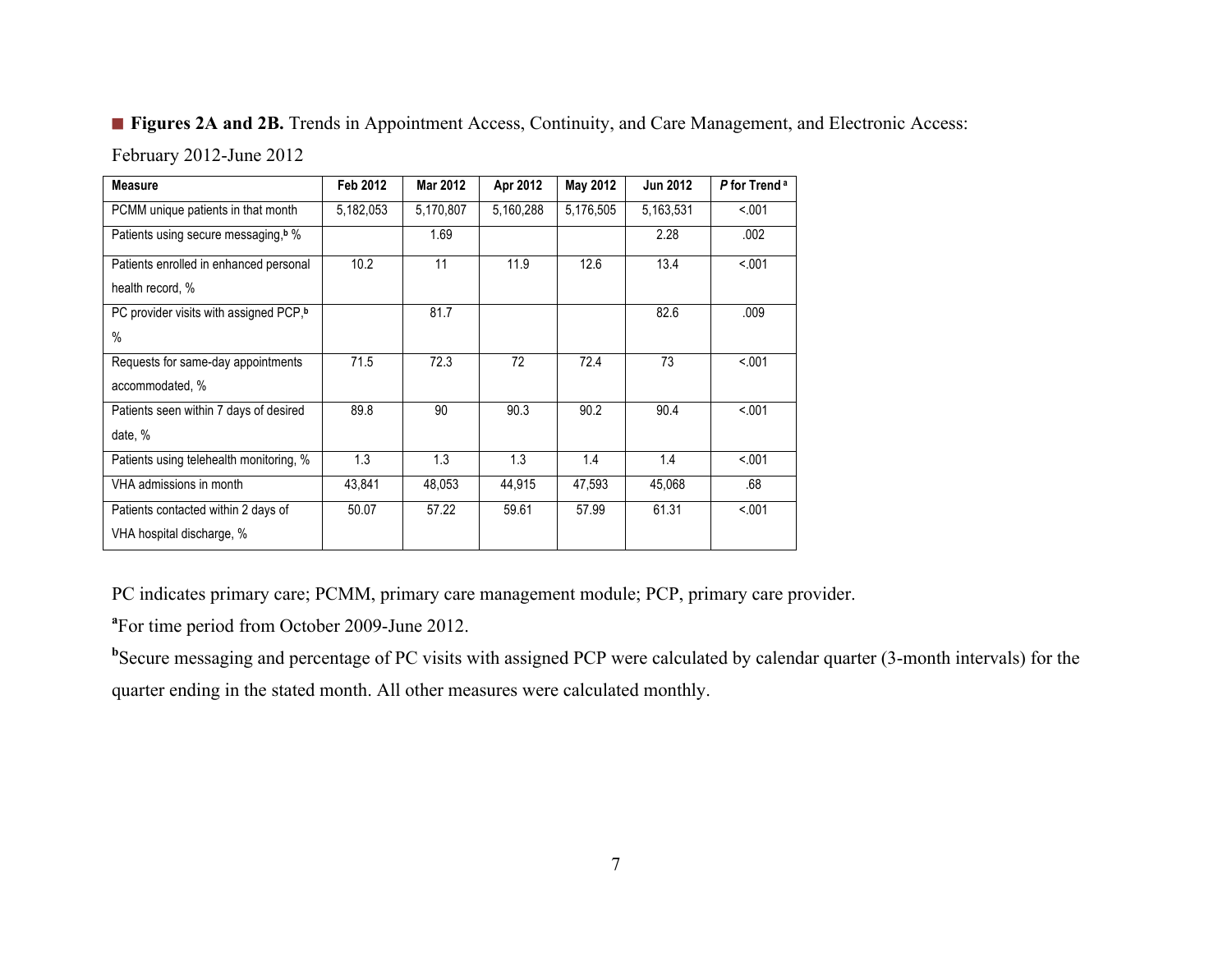| <b>Measure</b>                               | <b>Definition</b>                                       |
|----------------------------------------------|---------------------------------------------------------|
| Total number of assigned primary care        | Total number of unique <sup>a</sup> patients seen in VA |
| patients                                     | primary care and currently assigned to a                |
|                                              | primary care provider panel as of the first day         |
|                                              | of the applicable month or quarter                      |
| Continuity through team-based care           |                                                         |
| Primary care support staff FTE               | FTEs of RNs, LPNs, medical assistants,                  |
|                                              | clerical staff, and clinical pharmacists assigned       |
|                                              | to primary care <sup>b</sup>                            |
| Primary care support staff FTE per full-time | Primary care support staff FTE divided by               |
| PCP                                          | FTEs of PCPs providing direct patient care in           |
|                                              | primary care clinics <sup>b</sup>                       |
| Daily teamlet huddles                        | ACP Biopsy <sup>c</sup> question: "Does your practice   |
|                                              | schedule team meetings on a regular basis?"             |
| Primary care in-person encounter rate        | Total in-person encounters in primary care              |
|                                              | clinics completed by PCPs, nurses, medical              |
|                                              | assistants, or clinical pharmacists in the 3-           |
|                                              | month quarter, divided by total number of               |
|                                              | assigned primary care patients                          |
| Encounter rate with specific staff           | Encounters in primary care clinics provided by          |
|                                              | PCPs (includes MD, DO, NP, PA), RNs, LPNs               |

**Appendix B.** Detailed Definitions for Measures and Measure Components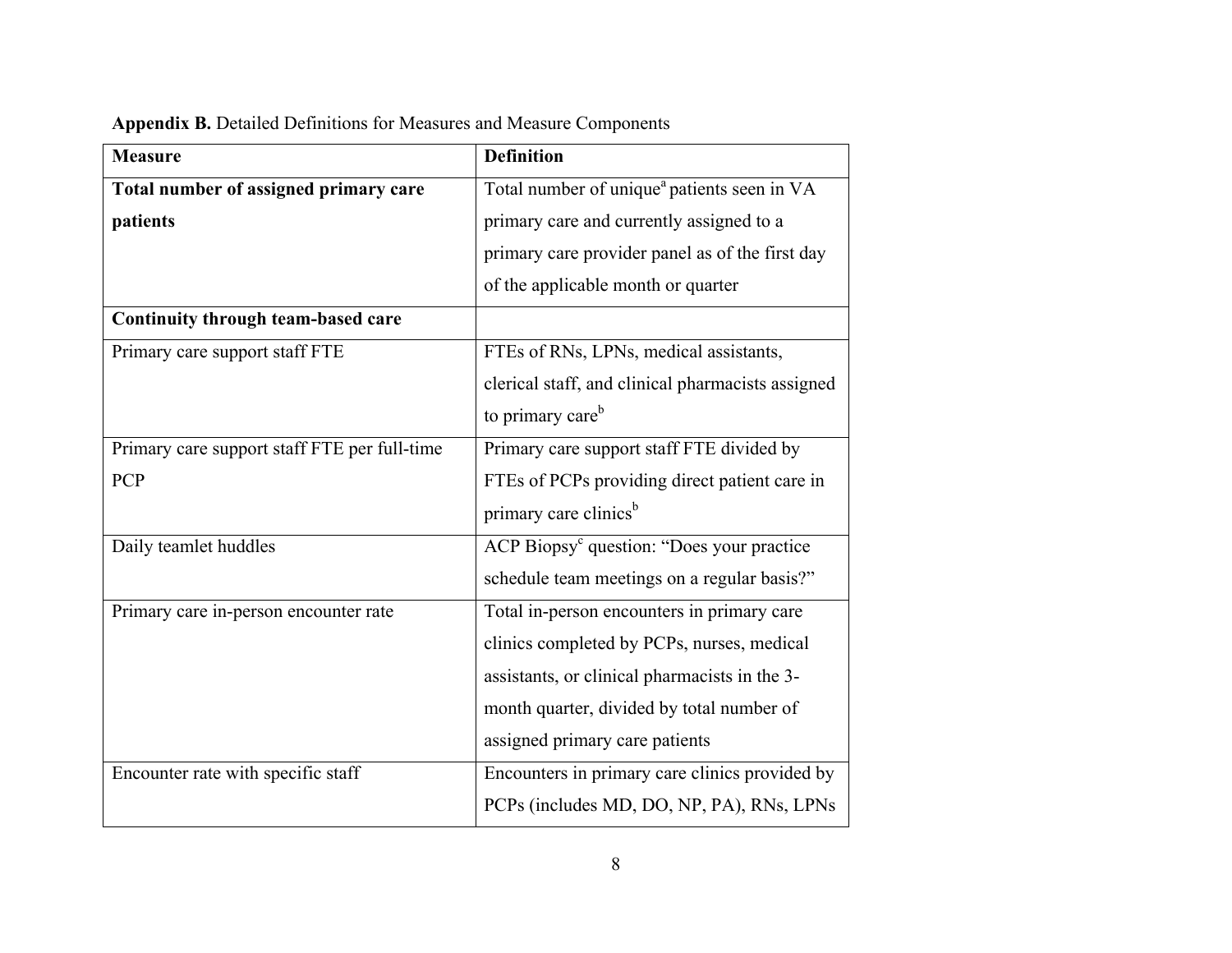|                                            | (includes medical assistants), or primary care   |
|--------------------------------------------|--------------------------------------------------|
|                                            | clinical pharmacists, among total number of      |
|                                            | assigned primary care patients                   |
| Percentage of PCP visits with assigned PCP | Among total number of assigned primary care      |
|                                            | patients, the percentage of total in-person or   |
|                                            | phone encounters with any PCP in the quarter     |
|                                            | that were completed with the patient's assigned  |
|                                            | <b>PCP</b>                                       |
| <b>Patient access</b>                      |                                                  |
| Dedicated clinical phone hours             | ACP Biopsy question: "Does your practice         |
|                                            | schedule dedicated 'phone hours' when            |
|                                            | patients know that they can reach their          |
|                                            | clinician?"                                      |
| Phone encounters                           | Encounters with any primary care clinical staff, |
|                                            | including providers, RNs, LPNs, medical          |
|                                            | assistants, and clinical pharmacists             |
| Desired date for appointment               | The patient's desired date is entered into the   |
|                                            | scheduling database by the scheduling clerk; if  |
|                                            | the patient is an unscheduled walk-in, the       |
|                                            | desired date is assumed to be the same day       |
| Requested same-day appointment             | Among all primary care patients (including       |
| accommodated                               | those who were assigned to a PCP and those       |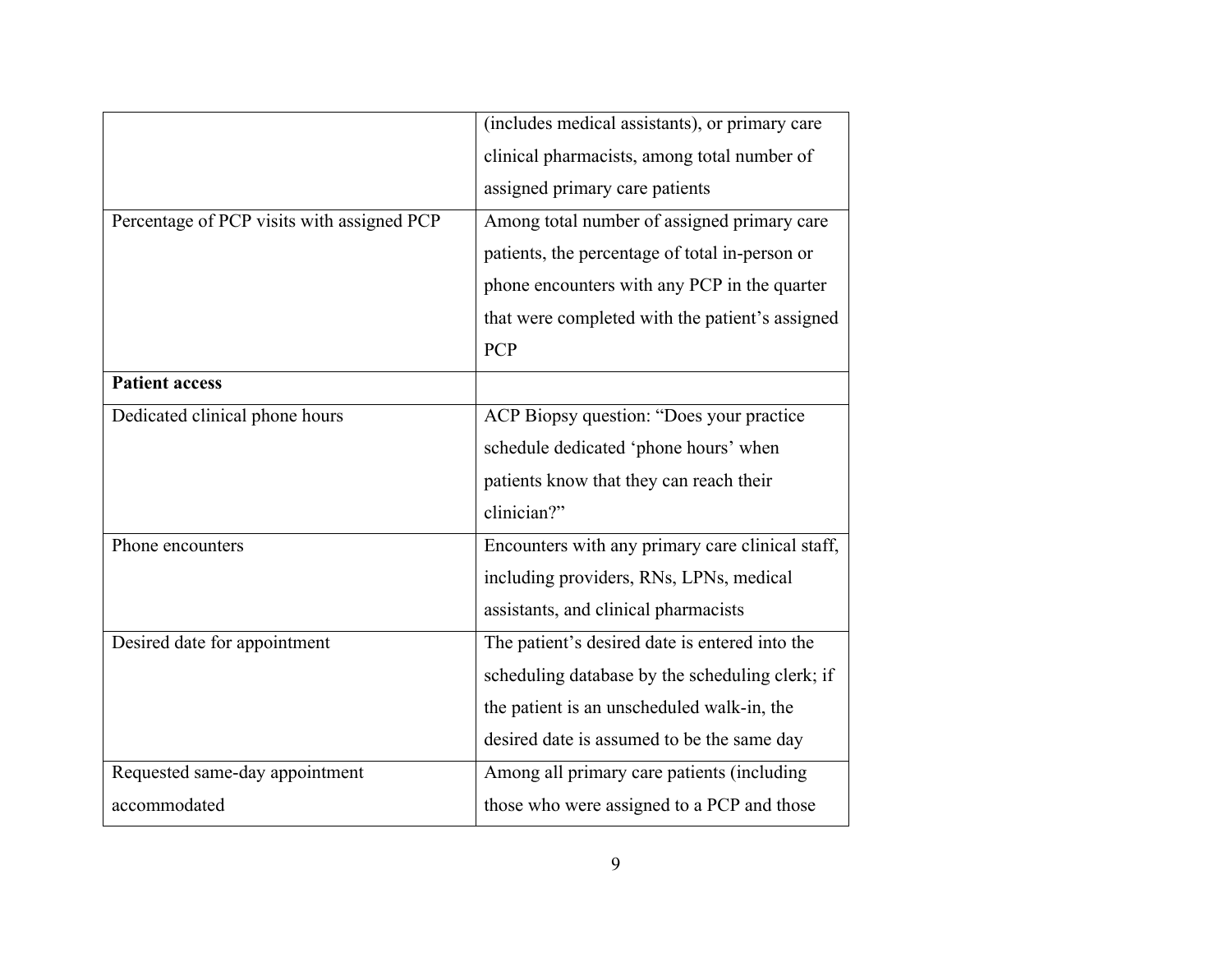|                                               | who were not), the percentage of primary care  |
|-----------------------------------------------|------------------------------------------------|
|                                               | appointments requested by the patient to be    |
|                                               | scheduled on the same day that were scheduled  |
|                                               | and completed on that same day by any PCP      |
| Percentage of patients seen within 7 days of  | Among all primary care patients (including     |
| desired date                                  | those who were assigned to a PCP and those     |
|                                               | who were not), the percentage of appointments  |
|                                               | scheduled and completed by any PCP within 7    |
|                                               | days of the patient's desired date             |
| Percentage of patients enrolled in enhanced   | Percentage of total number of current assigned |
| personal health record                        | primary care patients who had at some point    |
|                                               | previously been "authenticated" (signed up in  |
|                                               | person with personal identification            |
|                                               | verification) to use the enhanced version      |
|                                               | (access to lab test results, prescription      |
|                                               | information, appointment information) of the   |
|                                               | personal health record (My HealtheVet) as of   |
|                                               | the last day of the month                      |
| Percentage of patients using secure messaging | Percentage of total number of assigned primary |
|                                               | care patients sending 1 or more secure         |
|                                               | messages to primary care staff in the quarter  |
|                                               | specified                                      |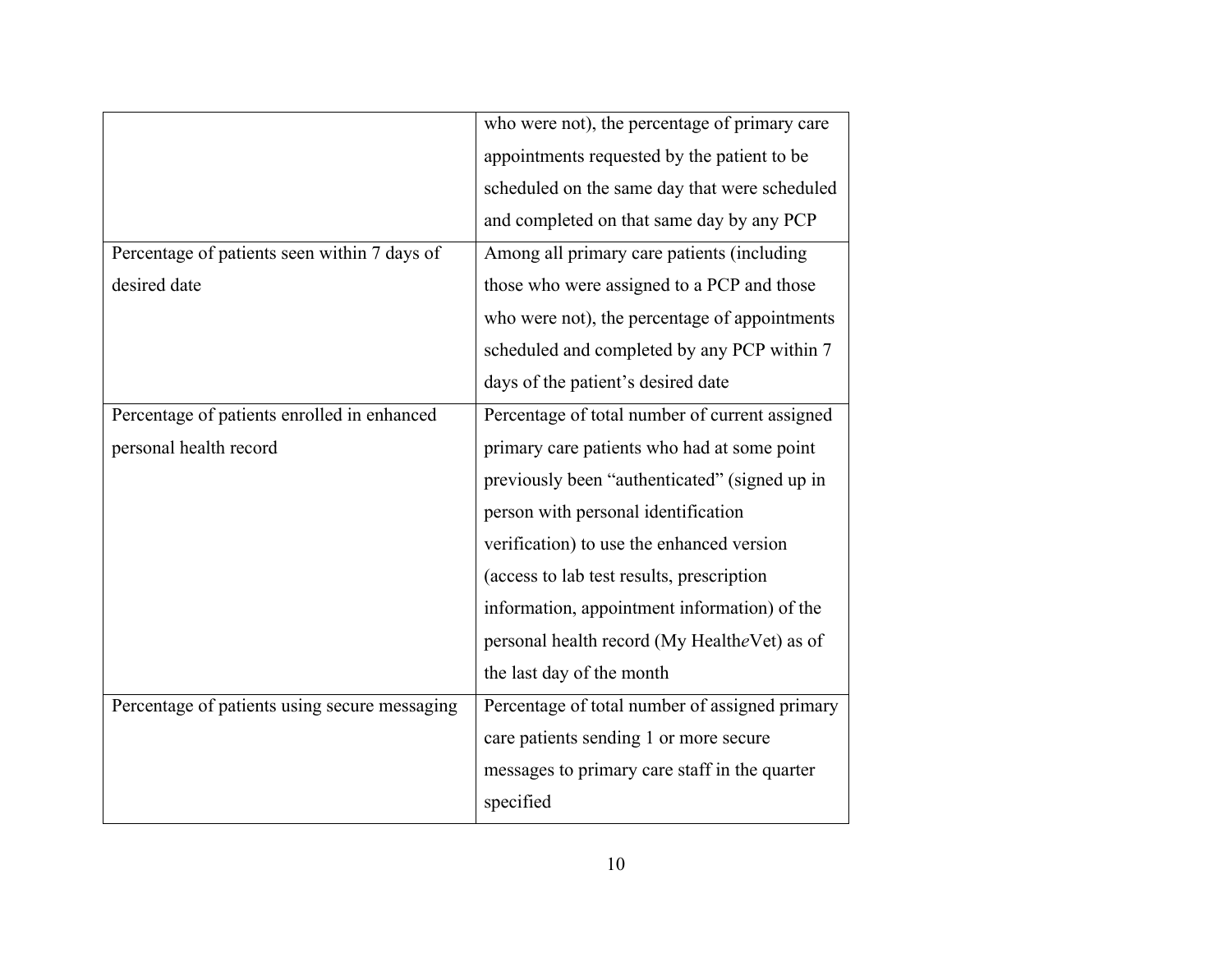| Group visit encounters                         | Shared medical appointments in primary care     |
|------------------------------------------------|-------------------------------------------------|
|                                                | and primary care mental health integration      |
|                                                | clinics                                         |
| Care management                                |                                                 |
| Percentage of patients using Telehealth        | Percentage of total number of assigned primary  |
| monitoring                                     | care patients that were actively enrolled as of |
|                                                | the last day of the month in RN case manager    |
|                                                | telehealth program                              |
| Percentage of patients contacted within 2 days | Percentage of discharges of assigned primary    |
| of VHA hospital discharge                      | care patients from a VHA inpatient facility for |
|                                                | whom face-to-face or telephone contact by       |
|                                                | PCP or RN was provided within 2 business        |
|                                                | days after discharge; discharges as a result of |
|                                                | death and discharges where a patient was        |
|                                                | readmitted within 2 days of discharge were      |
|                                                | excluded                                        |
| Patient partnership                            |                                                 |
| Patient advisory councils                      | ACP Biopsy question: "Does your practice        |
|                                                | have a patient advisory committee?"             |

ACP Biopsy indicates American College of Physicians Medical Home Builder Practice Biopsy; DO, doctor of osteopathy; FTE, fulltime equivalent; LPN, licensed practical nurse; MD, doctor of medicine; NP, nurse practitioner; PA, physician assistant; PCP, primary care physician; RN, registered nurse; VA, Department of Veterans Affairs; VHA, Veterans Health Administration.